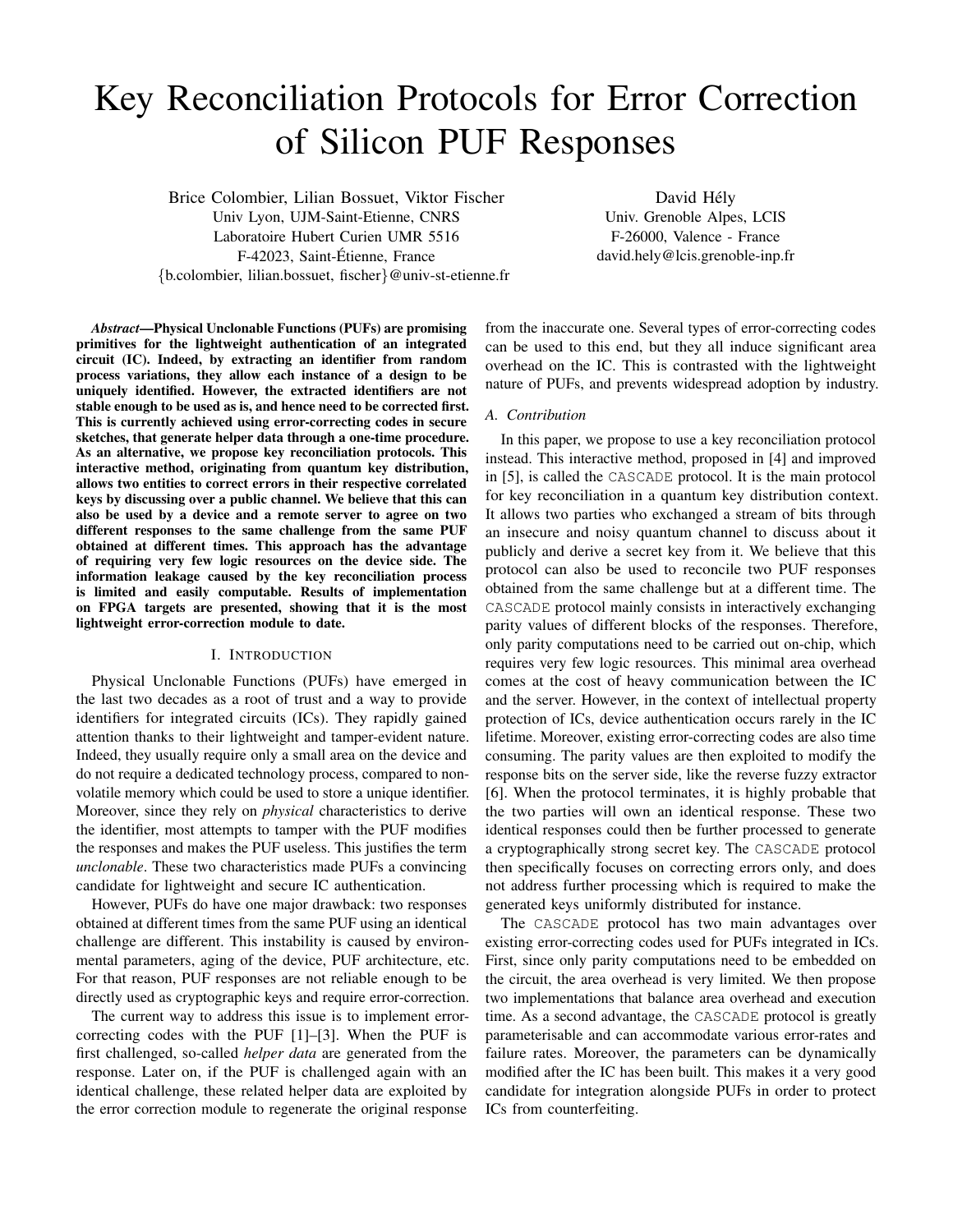# *B. Notations*

PUF responses are  $r$ , of size  $n$ . The reference response, obtained during enrolment, is denoted by  $r_0$ . The response obtained later on, which contains errors with an error rate  $\varepsilon$ , is  $r_t$ . The bit found at index i of the response is denoted by  $r[i]$ . In the key reconciliation protocol, responses  $r_0$  and  $r_t$  are split into blocks  $B_{0,0}, B_{0,1}, ..., B_{0, \frac{n}{k_i}}$  and  $B_{t,0}, B_{t,1}, ..., B_{t, \frac{n}{k_i}}$ of size  $k_i$ . Random permutations used in the protocol are denoted by  $\sigma_i$ .

# *C. Overview*

The rest of this paper is organised as follows. Section [II](#page-1-0) presents the motivation for this work. In particular, it focuses on how the CASCADE protocol can be used alongside a PUF to achieve intellectual property protection for ICs. Section [III](#page-2-0) presents PUFs, error-correcting codes and key reconciliation protocols. Section [IV](#page-5-0) explains how key reconciliation protocols can be adapted to correct errors in PUF responses. Section [V](#page-8-0) gives the results of implementation on various FPGA targets. Finally, Section [VI](#page-11-0) discusses other aspects such as secret key generation, implementation variations and security.

#### *D. Reproducibility*

We have made our implementation of the CASCADE protocol on the device and server sides, i.e. hardware and software, available online<sup>[1](#page-1-1)</sup>

# II. MOTIVATION

## <span id="page-1-0"></span>*A. Economic context*

Following Moore's law, electronic systems are becoming increasingly complex. Such an exponential increase in complexity comes with an associated rise of manufacturing costs. Overseas foundries are now major players in the semiconductors market, and provide *fabless* designers with manufacturing facilities [\[7\]](#page-14-5). However, in order to have their designs manufactured, IC designers must disclose it completely to the foundry. Moreover, once the foundry owns the design for manufacturing, the designer has no control on his intellectual property anymore. In particular, the designer has no way of knowing how many instances of the design are actually built.

This situation has led to the rise of counterfeiting and illegal copying of ICs [\[8\]](#page-14-6), [\[9\]](#page-14-7), even though the vast majority of the actual incidents are never reported to legal authorities. According to the *Alliance for Gray Market and Counterfeit Abatement*, approximately 10% of the semiconductor products are counterfeited [\[10\]](#page-14-8). The associated losses are worth hundreds of billions of dollars. The target audience of this work are both IC designers and intellectual property (IP) core providers who wish to protect their designs against such threats.

There have been several propositions aiming at mitigating these threats [\[11\]](#page-14-9). Most of them have in common the following requirement: every instance of a design must be absolutely distinguishable from the others. Therefore, a unique, per-device identifier is necessary. In the case of IC activation, the identifier

<span id="page-1-1"></span><sup>1</sup>https://gitlab.univ-st-etienne.fr/b.colombier/cascade

needs to be derived only once. Therefore, protocol reusability is not a requirement in this specific use case. As a hardware root of trust, a PUF is a great candidate for the generation of such identifiers.

## *B. Overall scheme*

After it has been embedded within the IC, the unique device identifier is used to remotely identify the IC. Typically, IC remote identification requires two phases. The first one is the enrolment phase. It is usually carried out after manufacturing. The aim is to assign a challenge-response pair to every circuit, obtained from the PUF, so that it can be identified later on.

The second is the identification phase. Upon device request, the server sends the challenge of a known challenge-response pair to the device. The device generates the associated response by questioning the PUF again and sends it back to the server. The server then owns two responses to the same challenge from the same PUF. If the Hamming distance between those two responses is low enough, the circuit is identified. This protocol is known to have flaws [\[12\]](#page-14-10), and is only used for illustration purpose here. Figure [1](#page-1-2) depicts the protocol.

<span id="page-1-2"></span>

|                | Server                                              |                          | Device $i$                             |
|----------------|-----------------------------------------------------|--------------------------|----------------------------------------|
| at $t=0$       | Generates challenge $c_i$                           |                          |                                        |
|                |                                                     | $c_i$                    |                                        |
| enrolment      |                                                     |                          | $r_{i,0} \leftarrow \text{PUF}(c_i)$   |
|                |                                                     | $\frac{r_{i,0}}{2}$      |                                        |
|                | Stores $(c_i, r_{i,0})$                             |                          |                                        |
| at $t=t_1$     |                                                     |                          | Requests activation                    |
|                |                                                     | $\frac{c_i}{\sqrt{c_i}}$ |                                        |
| identification |                                                     |                          | $r_{i,t_1} \leftarrow \text{PUF}(c_i)$ |
|                |                                                     | $\frac{r_{i,t_1}}{4}$    |                                        |
|                | Validates if $HD(r_{i,0}, r_{i,t_1}) < \varepsilon$ |                          |                                        |

Fig. 1: Basic protocol for IC remote identification using a PUF.

However, PUF responses are not perfectly stable and contain errors.Usually, error-correcting codes are associated to the PUF to correct those errors.

Key reconciliation protocols [\[5\]](#page-14-3) can be used instead, in order to correct the differences between two responses obtained at different times. They are presented in details in the following section. Once the two response are *reconciled*, they are identical with a very high probability. Therefore, they can be used to encrypt an activation word (AW in Figure [2\)](#page-2-1). Such activation word is not a cryptographic key, but controls a logic masking or logic locking module [\[13\]](#page-14-11) embedded in the circuit. This module controllably disrupts the outputs of the circuit if a wrong activation word is sent on its inputs. Since both the IC and the server own an identical response, the IC can then internally decrypt the activation word. If the correct activation word is fed to the logic masking/locking module, the circuit operates correctly. This protocol is used only once in the IC lifetime, when an activation request is issued. The modified activation step of the basic protocol is depicted in Figure [2.](#page-2-1)

In order to implement the previously described protocol for intellectual property protection, an activation module must be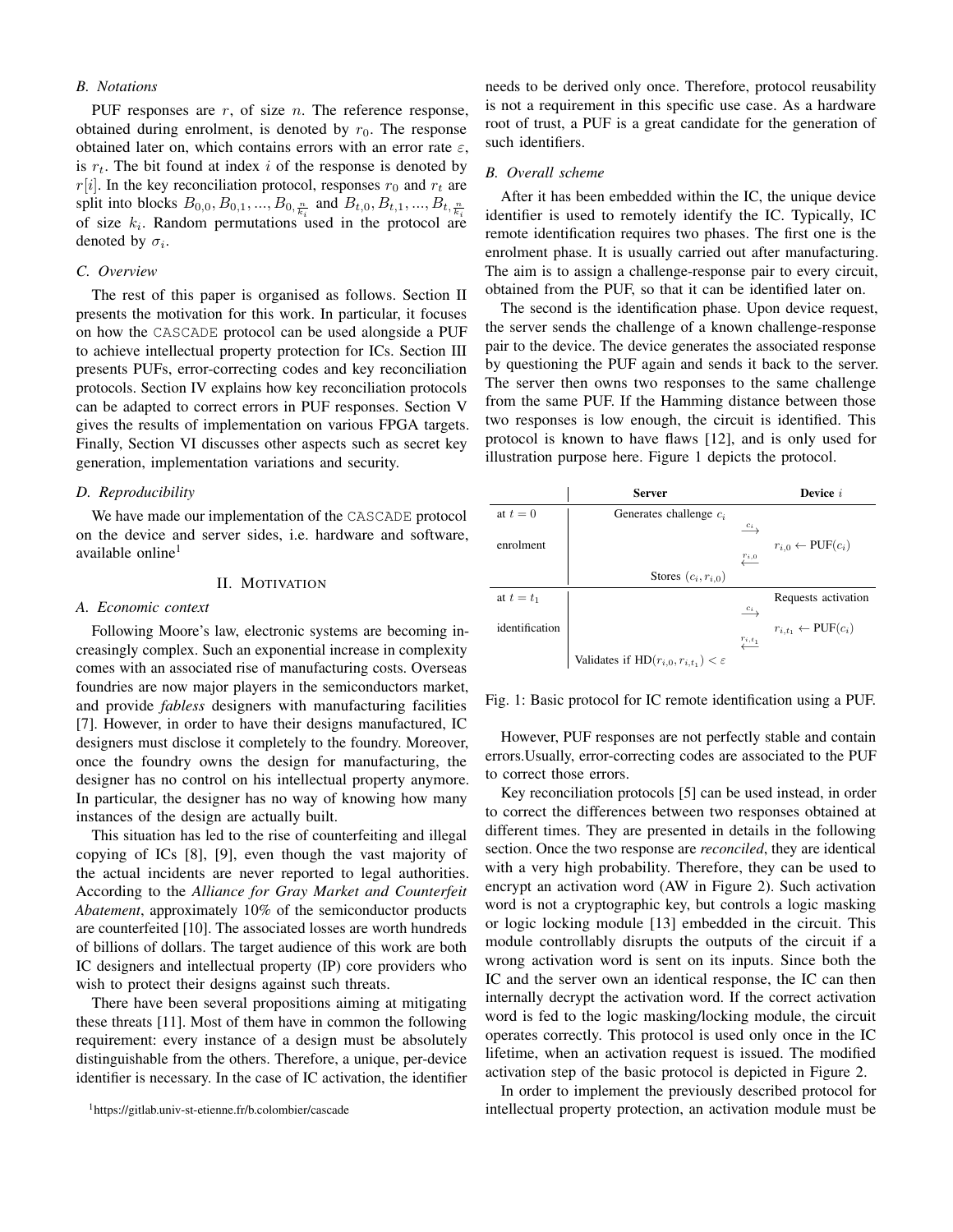<span id="page-2-1"></span>

Fig. 2: Overview of a typical activation protocol for IC remote activation using a key reconciliation protocol.

added to the IC. As stated before, the activation module is used only once, in order to make the circuit usable if it is not an illegal copy. Therefore, the main evaluation criterion for this module is its area overhead. Indeed, such overhead is directly related to an increase in manufacturing costs for the designer. The activation module must then be as lightweight as possible, so that its cost does not exceed the losses due to counterfeiting.

It is composed of the following components:

- a lightweight block cipher: it allows to decrypt the cipher-text  $[AW]_{r_{t_1}}$  using  $r_{t_1}$  as a key in order to obtain the activation word  $AW$ . A lightweight block cipher, such as PRESENT [\[14\]](#page-14-12), can be used to this end.
- a PUF: it provides the unique identifier, which is then used as a key to encrypt the activation word.
- a logic locking/masking module: it makes the circuit unusable by disrupting the outputs if the wrong activation word is sent to its inputs.
- a key reconciliation module: it computes the parity values exploited in the key reconciliation protocol, and allows to obtain an identical response on the server and in the circuit.

Figure [3](#page-2-2) depicts the activation module integrated in the IC.

<span id="page-2-2"></span>

Fig. 3: Activation module added to the IC.

The required logic resources must then be as low as possible. This is the main advantage of key reconciliation protocols over existing error-correcting codes. This detailed in Section [V.](#page-8-0) However, this is only possible by relaxing other design constraints. In particular, the communication overhead can be more important, since the protocol is meant to be executed only once in the circuit lifetime.

For the activation to be carried out properly, the availability of a server with high computational power is also assumed.

## III. RELATED WORK

# <span id="page-2-0"></span>*A. Physical Unclonable Functions*

Physical Unclonable Functions (PUFs) are hardware primitives that are capable of extracting a binary string from random process variations. Strong PUFs can be challenged with an m−bit word called the challenge. The associated  $n$ −bit string obtained from the PUF is called the response. Those two form challenge-response pairs, which can be used as identifiers for ICs. Indeed, since the response results from random process variations, every IC embedding a PUF will generate a different response to the same challenge.

For the use case we consider, we assume the responses have full entropy. Making the original response have full entropy is outside the scope of this work, which targets error-correction.

# *B. Error-correcting codes for PUFs*

An overview of helper data algorithms for PUF-based key generation has recently been published [\[15\]](#page-14-13). Helper data algorithms have several purposes, such as correcting the errors in the PUF response, making the response bits independent or ensuring they are uniformly distributed. Following their classification in [\[15\]](#page-14-13), we consider only the so-called *Reproducibility* requirement. Related to the error correction step, this requirement guarantees that the corrected response has a very high probability of being identical to the reference response.

State-of-the-art error-correcting codes adapted to PUF responses employ the code-offset or the syndrome construction. Different types of codes are used, including repetition, BCH, Reed-Muller or Golay codes. A comparison is shown in Table [I,](#page-3-0) in which logic resources, failure rate, acceptable error-rate and number of PUF bits required to reach 128-bit entropy are compared. The logic resources overhead should be as low as possible. For the failure rate, the typical value found in most articles is  $10^{-6}$ . The acceptable error-rate depends on the PUF type which is used and the environmental conditions in which the PUF is used. Finally, the number of PUF bits required to reach 128-bit entropy is also an important criterion. Indeed, the more bits required from the PUF the larger the PUF implementation. For lightweight applications, requiring less bits from the PUF is then an advantage. As shown in Table [I,](#page-3-0) the overhead of classic error-correcting codes exceeds hundred of slices when implemented on Xilinx Spartan FPGAs, with 4-input LUTs on Xilinx Spartan 3 and 6-input LUTs on Xilinx Spartan 6. The numbers we report here correspond to the errorcorrection core only. It does not include the controllers or the PUF response storage. The last row in Table [I](#page-3-0) gives the logic resources required by the key reconciliation protocol presented in this work. Compared to the smallest error-correcting codes [\[6\]](#page-14-4), [\[16\]](#page-14-14), [\[17\]](#page-14-15), it requires six to ten times less logic resources. Another method based on differential sequence coding was proposed in [\[18\]](#page-14-16). Even though it is also very lightweight, it requires an additional convolutional code to reach low failure rates of 10−<sup>6</sup> . In [\[18\]](#page-14-16), the Viterbi decoder is implemented in Block RAM, which does not increase the Slices count although it actually takes logic resources on the device. The implementation part of our work is detailed in Sect. [V.](#page-8-0)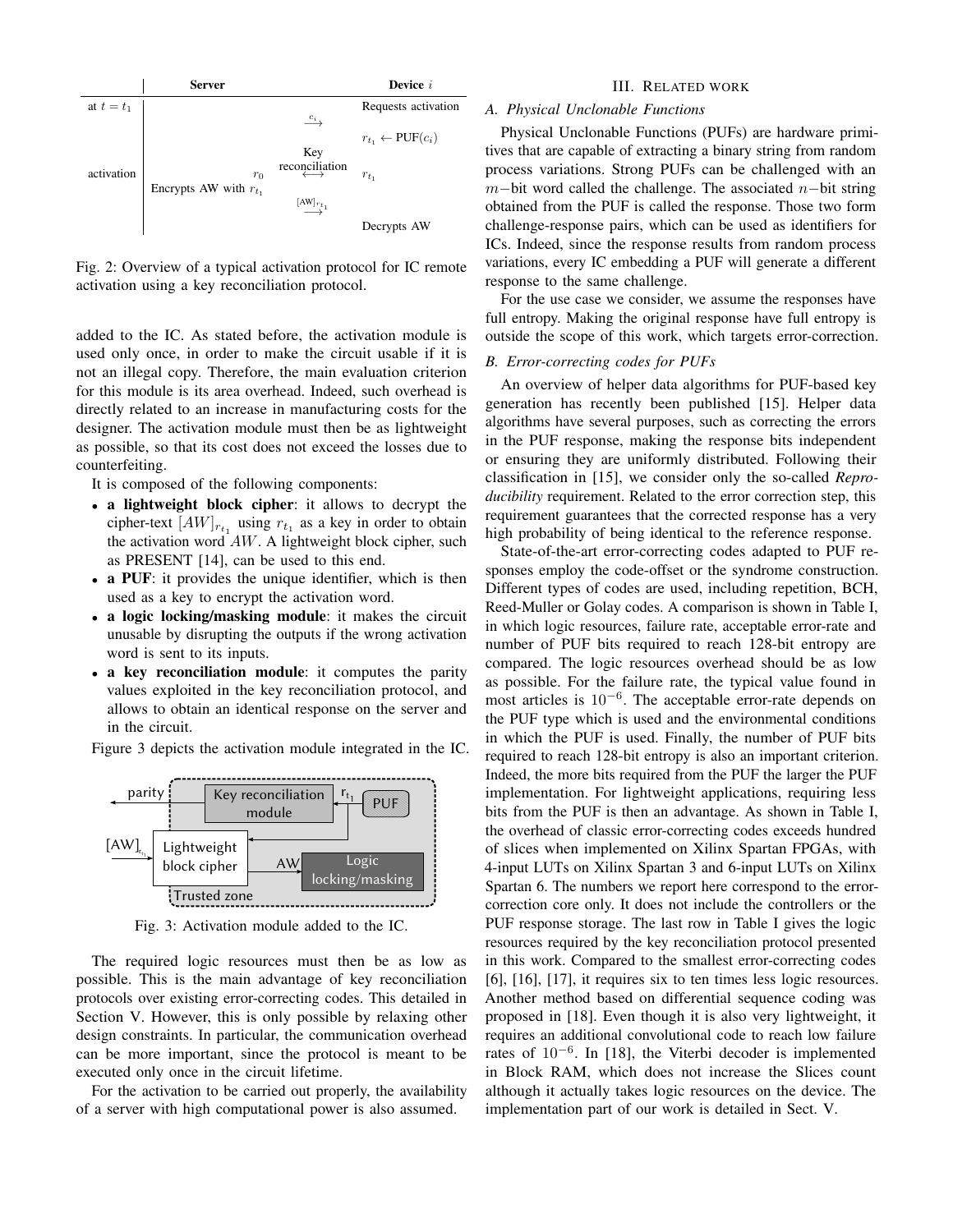<span id="page-3-0"></span>TABLE I: Logic resources required to implement different codes with different constructions. The failure rate, acceptable error-rate and number of PUF bits required to obtain 128-bit entropy are also given. For CASCADE protocol implementation, we provide results for two implementations, one using only logic (LUTs and D flip-flops) and one using RAM blocks.

| Article   | Construction and code(s)                                              |            | Spartan 3             | Logic resources (Slices)<br>Spartan 6 | <b>Block</b><br><b>RAM Bits</b> | Failure<br>rate        | Acceptable<br>error-rate | PUF bits required<br>for 128-bit entropy |
|-----------|-----------------------------------------------------------------------|------------|-----------------------|---------------------------------------|---------------------------------|------------------------|--------------------------|------------------------------------------|
| [1]       | Concatenated:<br>Repetition $(7, 1, 3)$<br>and BCH (318, 174, 17)     |            |                       | 221                                   | $\mathbf{0}$                    | $10^{-9}$              | 13%                      | 2226                                     |
| $[2]$     | Complementary IBS<br>with Reed-Muller $(2, 6)$                        |            | 250                   |                                       | $\mathbf{0}$                    | $10^{-6}$              | 15%                      | >1536<br>$(12\times128)$                 |
| $[3]$     | Reed-Muller (4, 7)                                                    |            |                       | 179                                   | $\overline{0}$                  | $1.48\times10^{-9}$    | 14%                      | 130                                      |
| [6]       | BCH (255, 21, 55)                                                     |            |                       | >59                                   | $\Omega$                        | $10^{-6.97}$           | 21.6%                    | 1785                                     |
| $[16]$    | Reed-Muller $(2, 6)$                                                  |            | 164                   |                                       | 192                             | $10^{-6}$              | 15%                      | $1536 (12 \times 128)$                   |
| $[17]$    | Concatenated:<br>Repetition $(5, 1, 5)$<br>and Reed-Muller $(1, 6)$   |            | 168<br>$(41+$<br>127) |                                       | $\mathbf{0}$                    | $1.49 \times 10^{-6}$  | 15%                      | 4640                                     |
| $[17]$    | Concatenated<br>Repetition $(11, 1, 11)$<br>Golay $G_{24}(24, 13, 7)$ |            | 570<br>$(41+$<br>539) |                                       | $\mathbf{0}$                    | $5.41 \times 10^{-7}$  | 15%                      | 3696                                     |
| $[18]$    | Differential Sequence Coding<br>DSC + Viterbi decoder                 |            | 75<br>75              | 27<br>27                              | $\Omega$<br>10752               | $10^{-3}$<br>$10^{-6}$ | 15%<br>15%               | 974<br>974                               |
|           |                                                                       | logic only | 18                    | 11                                    | $\mathbf{0}$                    | $10^{-6}$              | 10%                      | 512                                      |
| This work | CASCADE protocol                                                      | with RAM   | 3                     | $\mathbf{1}$                          | 512                             |                        |                          |                                          |
|           |                                                                       | logic only |                       | 10                                    | $\bf{0}$                        | $10^{-6}$              | 15%                      | 1024                                     |
|           |                                                                       | with RAM   | 3                     | $\mathbf{1}$                          | 1024                            |                        |                          |                                          |

An interesting approach called *reverse fuzzy extractor* is presented in [\[6\]](#page-14-4), which is the most fair comparison to our work. It is called *reverse* because instead of correcting the errors on the device side, the reference response stored on the server side is modified. This makes it possible to transfer the computationally expensive workload of error correction from the device to the server. When requested, the PUF generates helper data from a noisy response. This helper data is then sent to the server, which uses it to modify the reference response and get both responses to match. We suggest using this *reverse* principle along with key reconciliation protocols.

A key reconciliation approach was taken very recently in [\[19\]](#page-14-18). However, the non-interactive low leakage coding they proposed has a high area overhead too.

#### *C. Key reconciliation protocols*

Key reconciliation protocols have been developed in the context of quantum key exchange [\[4\]](#page-14-2), [\[5\]](#page-14-3). They allow two parties who exchanged a message over a quantum channel to discuss it publicly, locate the errors, and correct them. The errors can originate from noise in the channel or eavesdropping, which are usual characteristics of quantum channels. Obviously, the public discussion comes with associated leakage, which should be kept as small as possible so that most of the message is kept secret. Depending on the number of bits leaked, an appropriate privacy amplification method is used later to extract a secret key with the appropriate amount of entropy per bit. The overall protocol is depicted in Figure [4.](#page-3-1)

<span id="page-3-1"></span>

Fig. 4: Key reconciliation protocol.

The public discussion step can be implemented as the BINARY protocol, described in [\[4\]](#page-14-2) and shown in Algorithm [2.](#page-4-0) First, the original message is scrambled to spread the errors over the whole message in case they occur in bursts, which is often the case in quantum key distribution. The permutation used here is public, and so are the subsequent ones. The message is then split into blocks of size  $k_1$ . The initial block size  $k_1$  is derived from the expected error rate in the quantum channel, so there is approximately one error per block.

Then the parity is computed for all the blocks, and exchanged over a public channel. The relative parity, i.e. the exclusive-OR of the parities of the blocks from each of the two responses is then computed too (see Equation [\(1\)](#page-4-1) in which  $B_1$  and  $B_2$  are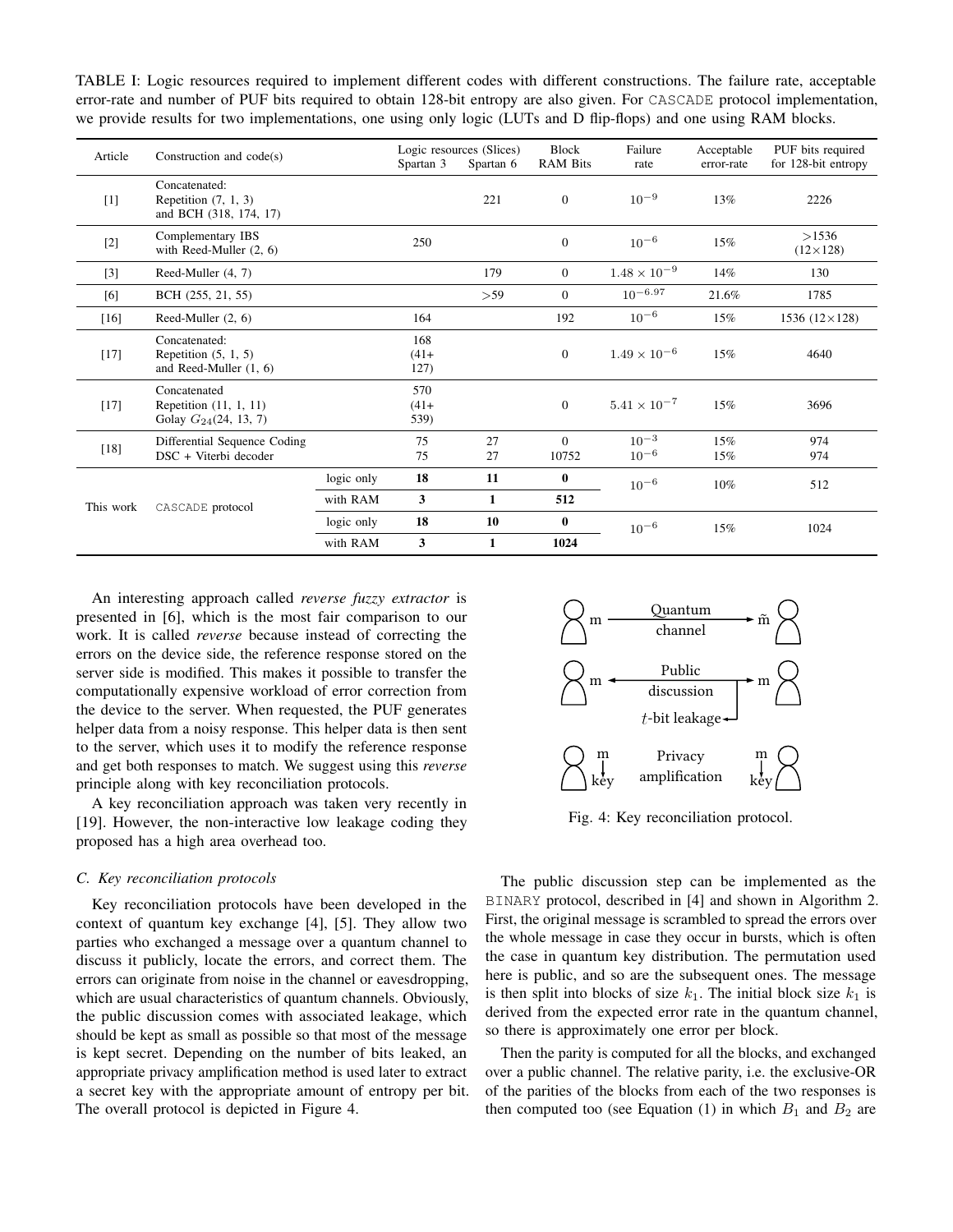the blocks containing bits from identical indexes from the two responses) .

<span id="page-4-1"></span>
$$
P_r(B_1, B_2) = \underbrace{\left(\bigoplus_{i=1}^{|B_1|} B_1\right)}_{\text{Parity of } B_1} \oplus \underbrace{\left(\bigoplus_{i=1}^{|B_2|} B_2\right)}_{\text{Parity of } B_2} \tag{1}
$$

The relative parity is used to detect the errors. If it is odd, that means that there is an odd number of errors. Thus there is at least one error to correct. At this point, an errorcorrection step is carried out, called CONFIRM. It proceeds with a binary search in order to isolate the errors. This is shown in Algorithm [1.](#page-4-2) This method enables the detection of an odd number of errors and the correction of one error per execution. The block is split into two parts of equal size, and the parity of the first half is exchanged. If the relative parity is odd, then the error is located in the first half. If the relative parity is even, then the error is located in the second half. The message is then split into two parts again and the process is repeated until the parts are only two bits long. By convention, the first bit is then sent. Knowing the parity of the two-bit block, the error has been located and corrected.

<span id="page-4-2"></span>

| <b>Algorithm 1: CONFIRM</b>                        |
|----------------------------------------------------|
| <b>Input:</b> $B_0$ , $B_t$                        |
| while $size(B_0) > 1$ do                           |
| Split $B_0$ into two parts $B_{0,0}$ and $B_{0,1}$ |
| Split $B_t$ into two parts $B_{t,0}$ and $B_{t,1}$ |
| if $P_r(B_{0,0}, B_{t,0}) = 1$ then                |
| // The error is located                            |
| $\vert$ // in the first half                       |
| $B_0 = B_{0,0}$                                    |
| else                                               |
| // The error is located                            |
|                                                    |
| // in the second half<br>$B_0 = B_{0,1}$           |
| <b>return</b> $B_0$                                |

## Algorithm 2: BINARY

```
Input: r_0, r_t, \varepsilon, n_{passes}Scramble r_0 and r_t using a public permutation \sigma_0Estimate the initial block size k_1 from the error rate \varepsilonfor i = 1 to n_{passes} do
Split r_0 and r_t into blocks of size k_iforall blocks do
     Compute the relative parity P_r(B_{0,i}, B_{t,i})if P_r(B_{0,i}, B_{t,i}) = 1 then
      CONFIRM (B_{0,i}, B_{t,i})Double the block size k_{i+1} = 2 \times k_iScramble r_0 and r_t using a public random permutation \sigma_iUnscramble r_0 and r_t with \sigma_0^{-1}, \sigma_1^{-1}, ..., \sigma_{n_{passes}}^{-1}return r_0, r_t
```
After the CONFIRM method has been executed on all the blocks for which the relative parity is odd, the BINARY protocol is resumed. The block size is then doubled. The message is scrambled again using a public random permutation. The process starts again for the subsequent pass by splitting the message into blocks. After a sufficient number of passes, the probability that an error is still present in the message should be sufficiently low. A toy example of using the BINARY with 16-bit responses is shown in Figure [5.](#page-5-1)

CASCADE improved on BINARY by adding a backtracking step to the protocol. At the end of each pass, all the blocks have an even relative parity, since all detected errors have been corrected. Then, in the subsequent passes, if an error is corrected as index  $i$ , that means that all blocks from previous passes that contain index i are now of odd relative parity. Therefore, CONFIRM can be applied to them again.

#### Algorithm 3: CASCADE

| <b>Input:</b> $r_0, r_t, \varepsilon, n_{passes}$                                                |  |  |  |  |  |  |  |
|--------------------------------------------------------------------------------------------------|--|--|--|--|--|--|--|
| Scramble $r_0$ and $r_t$ using a public permutation $\sigma_0$                                   |  |  |  |  |  |  |  |
| Estimate the initial block size $k_1$ from the error rate $\varepsilon$                          |  |  |  |  |  |  |  |
| Create a list of blocks of even relative parity: $L_{even}$                                      |  |  |  |  |  |  |  |
| Create a list of blocks of odd relative parity: $L_{odd}$                                        |  |  |  |  |  |  |  |
| for $i = 1$ to $n_{passes}$ do                                                                   |  |  |  |  |  |  |  |
| Split $r_0$ and $r_t$ into blocks of size $k_i$                                                  |  |  |  |  |  |  |  |
| forall <i>blocks</i> do                                                                          |  |  |  |  |  |  |  |
| Compute the relative parity $P_r(B_{0,i}, B_{t,i})$                                              |  |  |  |  |  |  |  |
| <b>if</b> $P_r(B_{0,i}, B_{t,i}) = 1$ then                                                       |  |  |  |  |  |  |  |
| CONFIRM $(B_{0,i}, B_{t,i})$ : correct an error at index j                                       |  |  |  |  |  |  |  |
| Move all blocks containing j from $L_{even}$ to $L_{odd}$ or                                     |  |  |  |  |  |  |  |
| from $L_{odd}$ to $L_{even}$                                                                     |  |  |  |  |  |  |  |
| Add all blocks to $L_{even}$                                                                     |  |  |  |  |  |  |  |
| while $L_{odd}$ is not empty do                                                                  |  |  |  |  |  |  |  |
| // Backtracking step                                                                             |  |  |  |  |  |  |  |
| Find the smallest block $B$ from $L_{odd}$                                                       |  |  |  |  |  |  |  |
| CONFIRM $(B_0, B_t)$ : correct an error at index j                                               |  |  |  |  |  |  |  |
| Move all blocks containing j from $L_{even}$ to $L_{odd}$ or                                     |  |  |  |  |  |  |  |
| from $L_{odd}$ to $L_{even}$                                                                     |  |  |  |  |  |  |  |
| Double the block size $k_{i+1} = 2 \times k_i$                                                   |  |  |  |  |  |  |  |
| Scramble $r_0$ and $r_t$ using a public random permutation $\sigma_i$                            |  |  |  |  |  |  |  |
| Unscramble $r_0$ and $r_t$ with $\sigma_0^{-1}$ , $\sigma_1^{-1}$ , , $\sigma_{n_{masses}}^{-1}$ |  |  |  |  |  |  |  |
| return $r_0$ , $r_t$                                                                             |  |  |  |  |  |  |  |

First, two lists storing the blocks of even and odd relative parity are required. The backtracking step starts with the smallest block of odd relative parity, in which one error is corrected. All the blocks from the even and odd relative parity lists that contained this error are moved from one list to the other. This process is carried out until the list of blocks of odd relative parity is empty, which means all detected errors have been corrected. Finally, this allows more errors to be corrected in the same number of passes than by using the BINARY method alone.

We believe that the framework in which key reconciliation protocols are currently used, i.e. quantum key exchange, shares considerable similarity with the use case of PUFs requiring error correction presented in Sect. [I.](#page-0-0) Our arguments are detailed in the following section.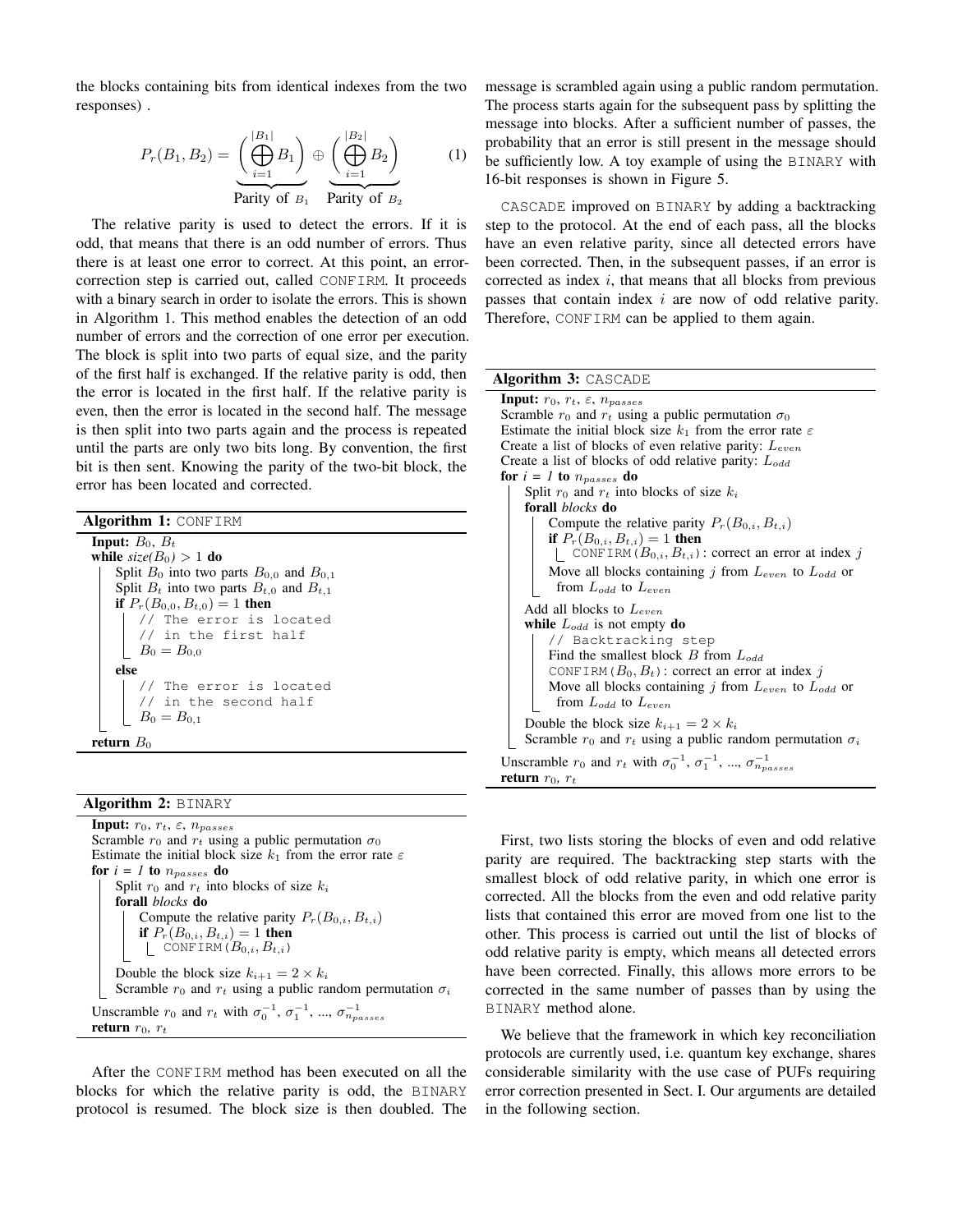<span id="page-5-1"></span>

Fig. 5: Toy-example of executing the BINARY protocol on 16-bit responses with one error.

# <span id="page-5-0"></span>IV. KEY RECONCILIATION FOR ERROR CORRECTION IN PUF RESPONSES

Over time, the PUF responses to the same challenge differ as if they were altered by transmission over a binary symmetric channel (BSC) under the assumption that all the response bits have the same flipping probability. Therefore, using public discussion, the errors in the PUF response could be corrected. Following the *reverse* principle of [\[6\]](#page-14-4), the response is modified on the server side according to the parity values received from the device.

## *A. Protocol parameters*

There are two parameters to tune for the CASCADE protocol: the initial block size and the number of passes.

*1) Initial block size:* The initial block size  $k_1$  is the block size used in the first pass, which is then doubled for every subsequent pass. It should be set so that there is one error per block on average after scrambling. This will make the error detectable by the parity check. Thus the initial block size is derived from the error rate  $\varepsilon$ . In the original article [\[5\]](#page-14-3), the initial block size is:  $k_1 \approx 0.73/\varepsilon$ . However, optimised versions of CASCADE presented in [\[20\]](#page-14-19) tend to increase the initial block size up to  $1/\varepsilon$ . Moreover, [\[20\]](#page-14-19) states that the block size should be a power of two to achieve to the best reconciliation efficiency. This is emphasised in [\[21\]](#page-14-20), in which the initial block size is given in Equation [\(2\)](#page-5-2).

<span id="page-5-2"></span>
$$
k_1 = \min(2^{\lceil \log_2(\frac{1}{p}) \rceil}, \frac{n}{2})
$$
 (2)

However, this initial block size makes it possible to correct enough errors only for very long bit frames, which is typically the case in quantum key distribution. For PUF responses, however, using  $k_1$  from Equation [\(2\)](#page-5-2) does not allow enough errors to be corrected. Therefore, in the following subsections, we explore different values for  $k_1$ , from 4 to 32 bits.

*2) Number of passes:* The number of passes depends on the acceptable number of responses left uncorrected after the protocol has been executed. By increasing the number of passes, more errors can be detected and corrected. However, each pass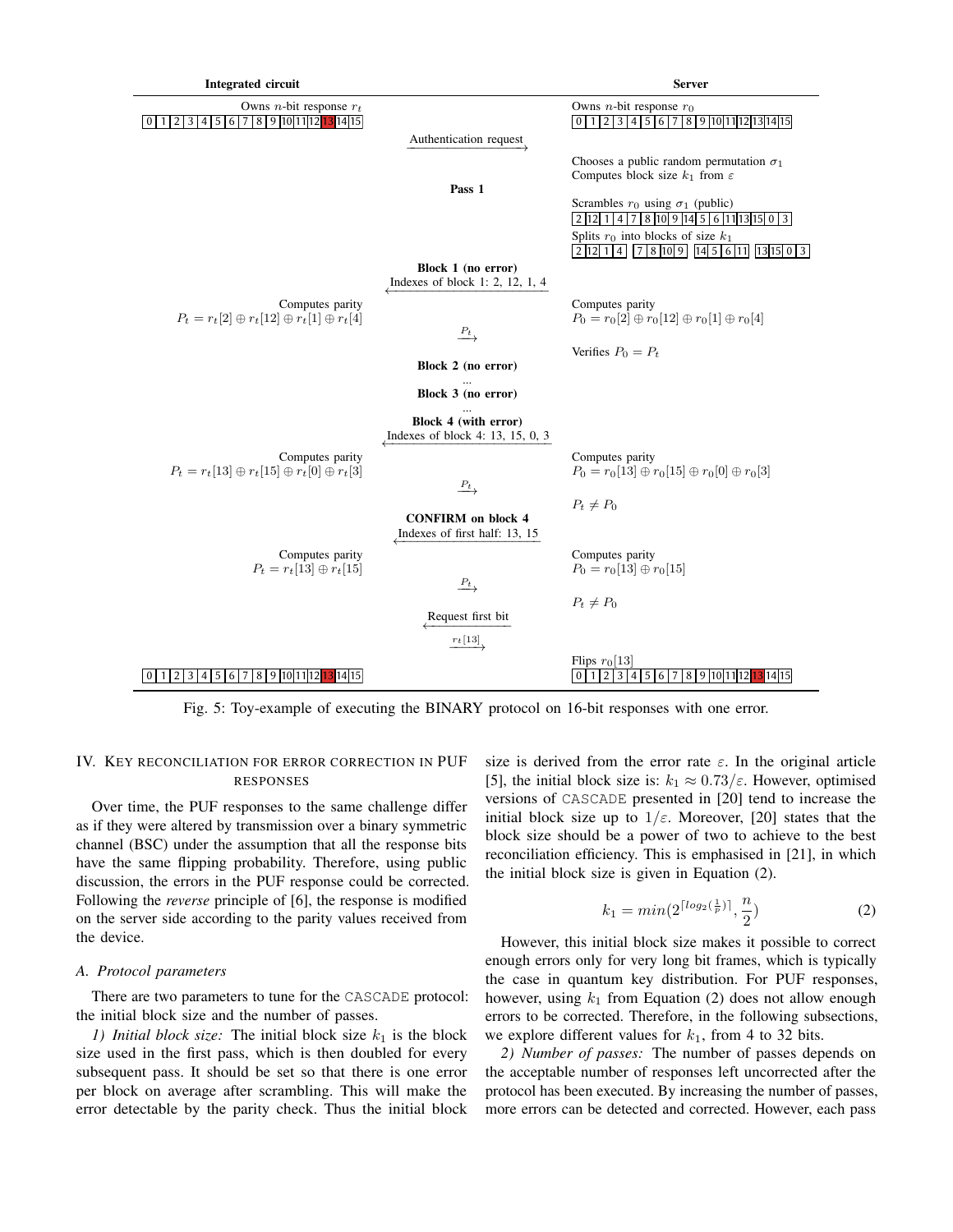implies parity exchanges, so increasing the number of passes also increases the leakage. Yet the final passes leak less since the blocks on which the parity is computed are larger. On the other hand, the block size is limited by the size of the response and cannot exceed half the response length:  $\forall i, k_i \leq n/2$ . This limitation is already present for frames of  $2^{14}$  bits found in quantum key distribution, but is much more problematic when dealing with PUF responses, that are much shorter. For instance, if  $n = 256$ , then the passes must stop when the block size reaches  $k_i = 128$  bits.

However, one approach proposed in [\[20\]](#page-14-19), [\[21\]](#page-14-20) is to add extra passes with block size  $n/2$ . This makes it possible to overcome the limitation previously mentioned. It then increases the success rate without leaking too much additional information. Indeed, each extra pass requires only two parity checks. Therefore, for each extra pass, only two bits of the response are leaked. Up to twenty passes are performed in the following example. The corresponding block sizes are shown in Table [II.](#page-6-0)

<span id="page-6-0"></span>TABLE II: Block sizes used here for passes 1 to 20.

| $_{k_1}$ | k2  | $k_{3}$ | $k_{20}$ |
|----------|-----|---------|----------|
| 4        | 32  | 128     | 128      |
| 8        | 32  | 128     | 128      |
| 16       | 64  | 128     | 128      |
| 32       | 64  | 128     | 128      |
| 64       | 128 | 128     | 128      |
| 128      | 128 | 128     | 128      |

#### *3) Examples:*

*a) 2% error-rate:* Figure [6](#page-6-1) shows how the number of passes influence leakage. The values were obtained by simulation on 2,500,000 random responses. We chose to overestimate the leakage here by considering that one bit is leaked for every parity bit that is transmitted. When considering all the bits, the errors were assumed to be independent and identically distributed, although this might not be the case for practical PUF responses. Different distributions are discussed in Sect. [VI-D.](#page-13-0)

As mentioned above, the number of passes is limited by the block size, which cannot exceed  $n/2$ . The Shannon bound, i.e. the maximum number of secret bits that can be achieved with optimal error correction is in grey. As can be seen in Figure [6,](#page-6-1) the best strategy to remain close to the Shannon bound appears to start with large blocks. For instance here, with  $n = 256$  and  $\varepsilon = 0.02$ , starting with 32-bit blocks makes it possible to stay close to the Shannon bound.

A second metric that has to be taken into account is the failure rate. It is defined as the ratio of responses that could not be corrected after executing the protocol. Since increasing the number of passes enables more errors to be corrected, it also reduces the failure rate. Similarly, using smaller initial blocks makes it possible to detect more errors, which can then be corrected, thereby reducing the failure rate. Reusing previous parameters, Figure [7](#page-6-2) shows how the failure rate is influenced

<span id="page-6-1"></span>

<span id="page-6-2"></span>Fig. 6: Final response length after executing the CASCADE protocol on a 256-bit response with different numbers of passes and initial block sizes. Here, the error rate is 2%.



Fig. 7: Failure rate for a 256-bit response with different numbers of passes and initial block sizes. Here, the error rate is 2%.

*b) 15% error-rate:* For comparison we provide the same graphs but this time we consider a PUF with a 15% error-rate. 1024-bit responses are extracted, so the number of errors is 154 on average. The associated leakage is shown in Figure [8.](#page-7-0) Since the error-rate is higher, the Shannon bound is lower. Therefore, more bits are extracted from the PUF to be able to obtain a reliable and secret 128-bit response.

Compared to Figure [6,](#page-6-1) the leakage pattern is different here. Starting with small blocks of 4 bits, the leakage is very high in the first ten passes but then extra passes leak much less. After 40 passes, leakage is above the 128-bit threshold. Conversely, when large initial blocks are chosen, the leakage is less important in the first passes but stays high in the next ones. This is due to the fact that since the average number of errors is high, parity checks on large blocks fail to isolate them fast enough. Therefore, those errors are detected in subsequent passes with a larger block size. Such a large block size leads to high leakage when running the CONFIRM method on them. Therefore, in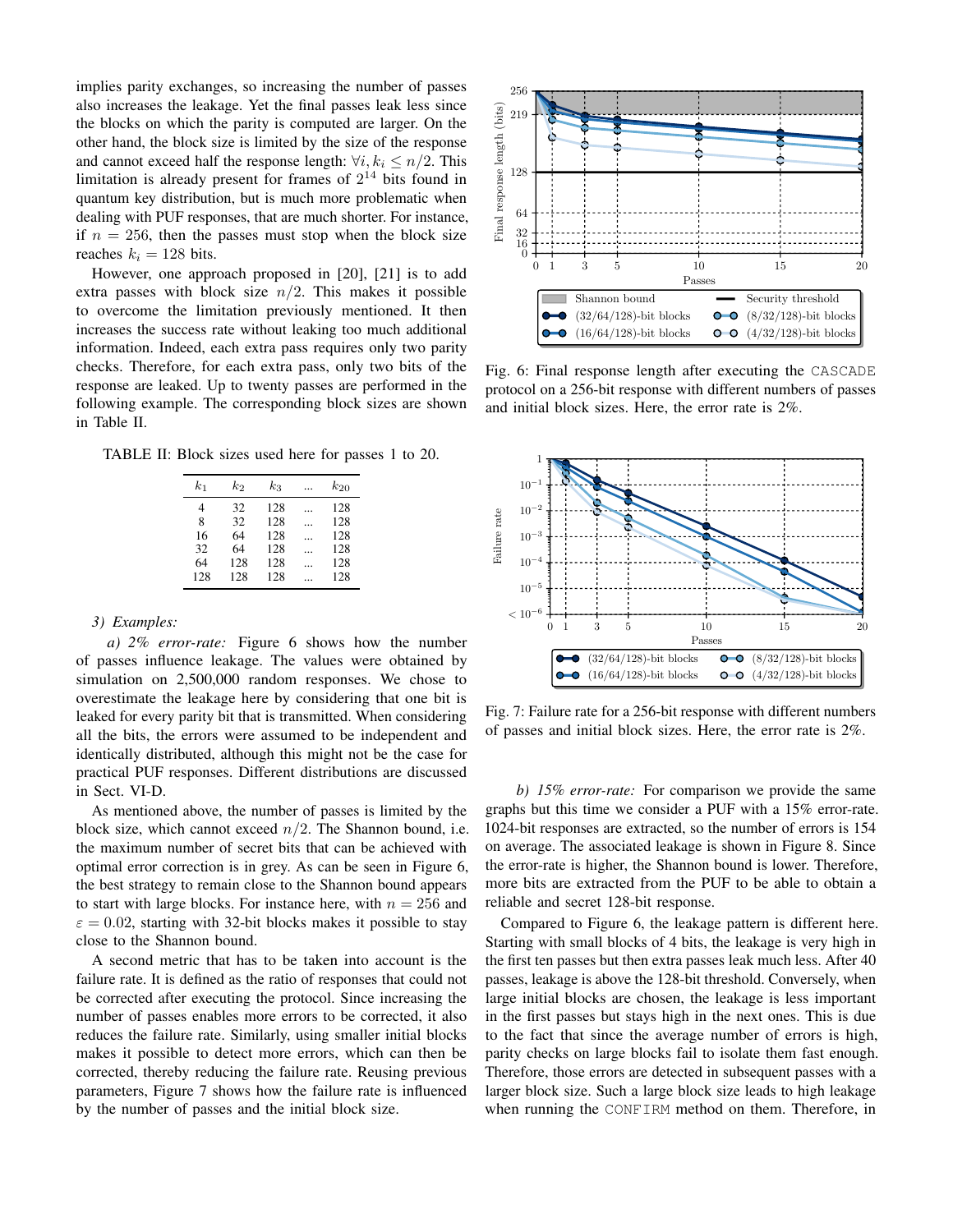this case, 4-bit initial blocks must be chosen.

<span id="page-7-0"></span>

Fig. 8: Final response length after executing the CASCADE protocol on a 1024-bit response with different numbers of passes and initial block sizes. Here, the error rate is 15%.

The failure rates observed using this configuration are shown in Figure [9.](#page-7-1) The only solution to obtain a realistic failure rate is to start the reconciliation protocol with 4-bit blocks. The other configurations include too few blocks per pass to be able to detect and correct the 154 errors on average.

<span id="page-7-1"></span>

Fig. 9: Failure rate for a 1024-bit response with different numbers of passes and initial block sizes. Here, the error rate is 15%. The first two curves are really close to the top.

The examples given above show how a designer can easily balance the leakage and the failure rate by tuning the CASCADE parameters like the number of passes and the initial block size. It can be tempting to start with large blocks to limit the leakage induced by parity checks, but then executing the CONFIRM method on these blocks leaks much more. On the other hand, adding passes with a block size of  $n/2$  reduces the failure rate efficiently without leaking too many bits.

The following section presents the typical design flow that a designer should follow to tune the CASCADE parameters to a particular use case.

*4) Design flow:* After characterisation of the PUF, the error rate can be estimated. Depending on the target application, the designer can then select a failure rate, and estimate the protocol parameters that have to be chosen to achieve it: the initial block size and the number of passes. These two parameters make it possible to compute the leakage. They give the number of bits that can be kept secret. If the number of secret bits is too low for the target application, the designer can request more bits from the PUF in order to obtain a final secret key of sufficient length.

Table [III](#page-8-1) shows which parameters can be chosen for the CASCADE protocol in real-life examples to achieve a failure rate of  $10^{-4}$ ,  $10^{-6}$   $10^{-8}$  and a security of 128 bits, which is the usual value for the length of a symmetric encryption key. Several types of PUF architectures are considered: a ringoscillator (RO), transient-effect ring-oscillator (TERO) and SRAM PUFs. The associated error rate provided in the original articles is used to evaluate the initial block size  $k_1$ , the number of passes  $n_{passes}$  and the number of bits required from the PUF. The number of bits from the PUF is set to be a power of two. Three different failure rates,  $10^{-4}$ ,  $10^{-6}$  and  $10^{-8}$  are considered.

# *B. Leakage estimation*

As highlighted in [\[20\]](#page-14-19), the minimum information required to recover a variable  $X$  when an altered version  $Y$  is known is given by the conditional entropy  $H(X|Y)$ . When considering a BSC of error rate  $\varepsilon$ , the conditional entropy is related to the error rate.  $Y$  is then an instance of the  $X$  variable, in which every bit has a flipping probability of  $\varepsilon$ . The minimum information to be exchanged between the two parties in order to reconcile their respective responses is given in Equation [\(3\)](#page-7-2), where *n* is the length of the response and  $h(\varepsilon)$  is the Shannon entropy.

<span id="page-7-2"></span>
$$
nh(\varepsilon) = n(-\varepsilon \log_2(\varepsilon) - (1 - \varepsilon) \log_2(1 - \varepsilon))
$$
 (3)

Therefore, the maximum number of PUF response bits kept secret after the reconciliation protocol is carried out is given in Equation [\(4\)](#page-7-3).

<span id="page-7-3"></span>
$$
n - nh(\varepsilon) = n(1 - h(\varepsilon))\tag{4}
$$

For example, for a 5% error rate, one cannot expect to keep secret more than 182 bits from an initial 256-bit response. However, if the error rate is lower, 2% for instance, then up to 219 bits can be kept secret. This is an overestimation, and tighter bounds can be found in the literature [\[31\]](#page-14-21). However, there is no analytical value for the exact leakage associated with the execution of CASCADE. In practise, at most one bit is leaked each time a parity value is transmitted over the public channel. Therefore, the leakage mainly depends on the number of passes and the size of the block. In order to limit leakage, the protocol parameters must be carefully chosen.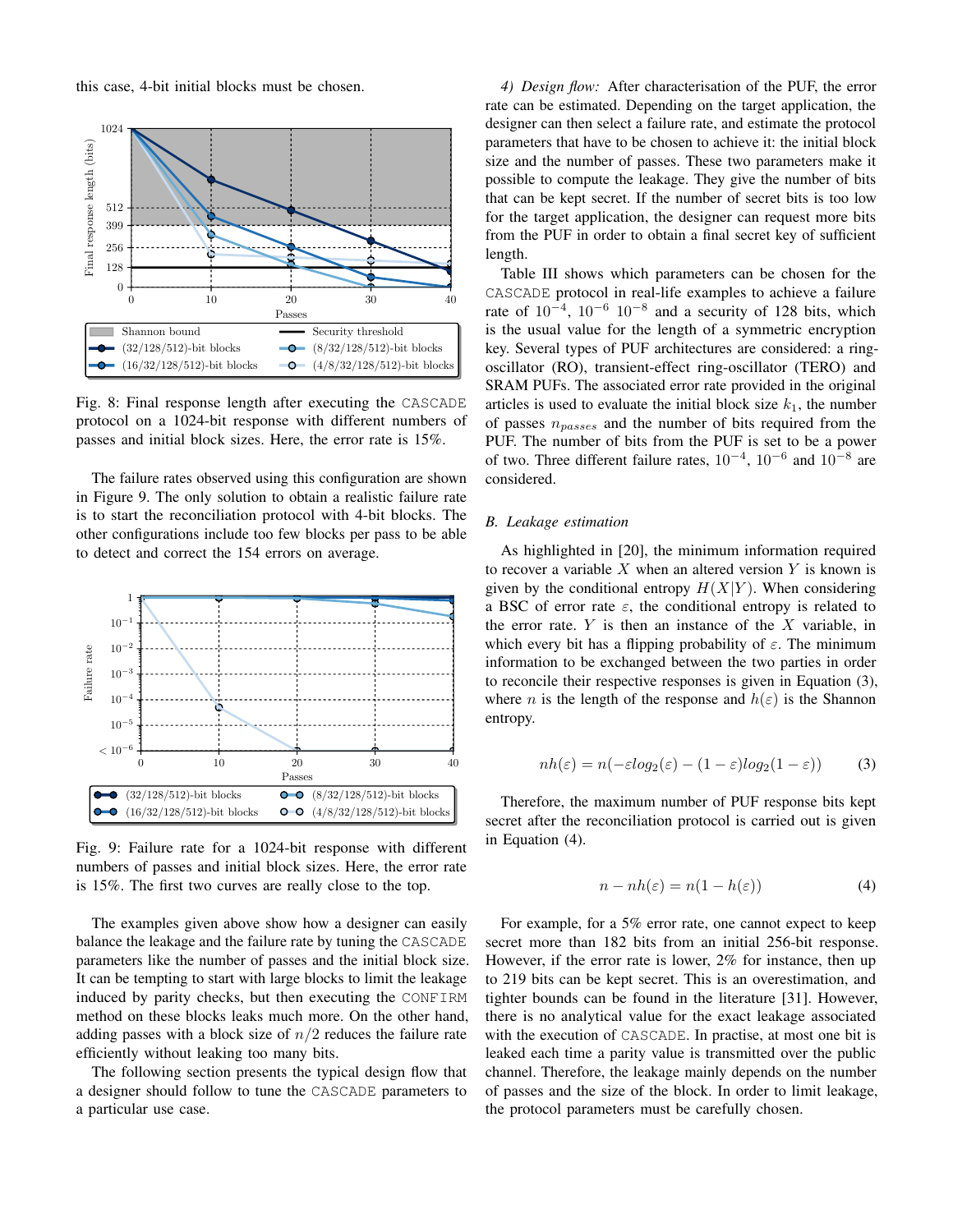|             |                                |                                                   |                                              |                                | Target failure rate                        |                      |                           |                  |                      |                           |                          |                      |                           |
|-------------|--------------------------------|---------------------------------------------------|----------------------------------------------|--------------------------------|--------------------------------------------|----------------------|---------------------------|------------------|----------------------|---------------------------|--------------------------|----------------------|---------------------------|
|             |                                |                                                   |                                              |                                |                                            | $10^{-4}$            |                           |                  | $10^{-6}$            |                           |                          | $10^{-8}$            |                           |
| PUF         | Article                        | Target                                            | Technology<br>node                           | Error rate<br>$\varepsilon$    | $k_1$<br>[bits]                            | #passes              | PUF bits<br>required      | $k_1$<br>[bits]  | #passes              | PUF bits<br>required      | k <sub>1</sub><br>[bits] | #passes              | PUF bits<br>required      |
| <b>RO</b>   | [22]<br>$[23]$                 | <b>FPGA</b><br>ASIC                               | $90 \text{ nm}$<br>$65 \text{ nm}$           | 0.9%<br>2.8%                   | 8<br>8                                     | 10<br>15             | 256<br>256                | 8<br>8           | 20<br>25             | 256<br>256                | 8<br>8                   | 30<br>30             | 256<br>256                |
| <b>TERO</b> | $[24]$<br>[25]<br>$[26]$       | <b>FPGA</b><br><b>FPGA</b><br><b>ASIC</b>         | $90 \text{ nm}$<br>$28 \text{ nm}$<br>350 nm | 1.7%<br>1.8%<br>0.6%           | 8<br>8<br>8                                | 15<br>15<br>10       | 256<br>256<br>256         | 8<br>8<br>8      | 25<br>25<br>20       | 256<br>256<br>256         | 8<br>8<br>8              | 30<br>30<br>30       | 256<br>256<br>256         |
| <b>SRAM</b> | $[27]$<br>[28]<br>[29]<br>[30] | <b>FPGA</b><br><b>FPGA</b><br><b>FPGA</b><br>ASIC | $65 \text{ nm}$<br>$65 \text{ nm}$           | $4\%$<br>$10\%$<br>15%<br>5.5% | 8<br>$\overline{4}$<br>$\overline{4}$<br>8 | 15<br>15<br>15<br>18 | 256<br>512<br>1024<br>256 | 8<br>8<br>4<br>8 | 20<br>25<br>20<br>20 | 512<br>512<br>1024<br>512 | 8<br>4<br>4<br>8         | 30<br>44<br>50<br>30 | 512<br>512<br>1024<br>512 |

<span id="page-8-1"></span>TABLE III: Examples of parameters to achieve failure-rates of  $10^{-4}$ ,  $10^{-6}$  and  $10^{-8}$  for different PUF architectures, aiming at keeping at least 128 bits secret.

#### V. IMPLEMENTATION

## <span id="page-8-0"></span>*A. Implementation principle*

The implementation of the CASCADE protocols consists in both a device-side and server-side implementation. We assume that the server has high computational capabilities, whereas the implementation should be as lightweight as possible on the device. Table [IV](#page-8-2) summarises how computations are distributed between the device and the server.

<span id="page-8-2"></span>TABLE IV: Distribution of features between device and server.

| Feature                | Device side Server side |          |
|------------------------|-------------------------|----------|
| Block-size computation |                         | ×        |
| Parity computations    | ×                       | $\times$ |
| Permutations           |                         | $\times$ |
| Error detection        |                         | $\times$ |
| Error correction       |                         | ×        |

*1) Device side:* For the device side implementation of CASCADE, we chose cost-optimised FPGA devices from the Xilinx Spartan and Intel Cyclone families, since those are typically the ones used in applications requiring a lightweight root of trust like a PUF. We selected two FPGAs per family, namely Spartan 3, Spartan 6, Cyclone III and Cyclone V. We integrated the module computing the parity in a simple controller with three states: *idle*, *compute parity* and *send parity*. The only computation carried out on the device is the parity computation. It must be done on blocks of variable length.

*a) Implementation option 1: Multiplexing the response bits:* The first option is to multiplex the PUF response bits to an XOR gate one after the other. We assume the PUF response is stored in an n-bit register. After the XOR gate, the intermediate result is sampled by a D flip-flop. This is illustrated in Figure [10.](#page-8-3)

However, one can make use of an existing shift-register to reduce the overhead. This is detailed in the next paragraph.

*b) Implementation option 2: Making an existing shift register circular:* Among the PUF architectures we considered, both the RO and TERO PUFs have the characteristic to not derive the full response immediately. Instead, the RO PUF

<span id="page-8-3"></span>

Fig. 10: Hardware architecture of the parity computation module when multiplexing the response bits stored in registers.

generates one response bit per challenge, as the result of the comparison between the frequencies of two ring oscillators. Similarly, the TERO-PUF generates from one up to three bits of response per challenge. In both cases, in order to obtain the full response, the response bits must be stored in a shift register. Such existing shift register can be leveraged to further reduce the logic resources overhead of the implementation.

The architecture of the parity computation module in this case is detailed in Figure [11.](#page-9-0) The bottom left D flip-flop samples the response bit once it is available at the output of the shift register. The XOR gate computes the parity value, which is then sampled by another D flip-flop.

Therefore, the only additional components to add to the PUF are the following, since the shift-register is already present:

- One  $log_2(n)$ -bit counter,
- One XOR gate,
- Two flip-flops.

The shift register is made circular by connecting its output to its input. Depending by how much the data in the circular shift register is shifted, the appropriate response bit is selected and sent to the parity computation module. The amount of shifting required to select a specific response bit is controlled by a counter, connected to the  $\Delta$  input.

Let us identify two consecutively selected response bits as  $r[i]$  and  $r[j]$ .  $r[j]$  is then the response bit to be selected after  $r[i]$ . Two cases can occur when selecting these response bits.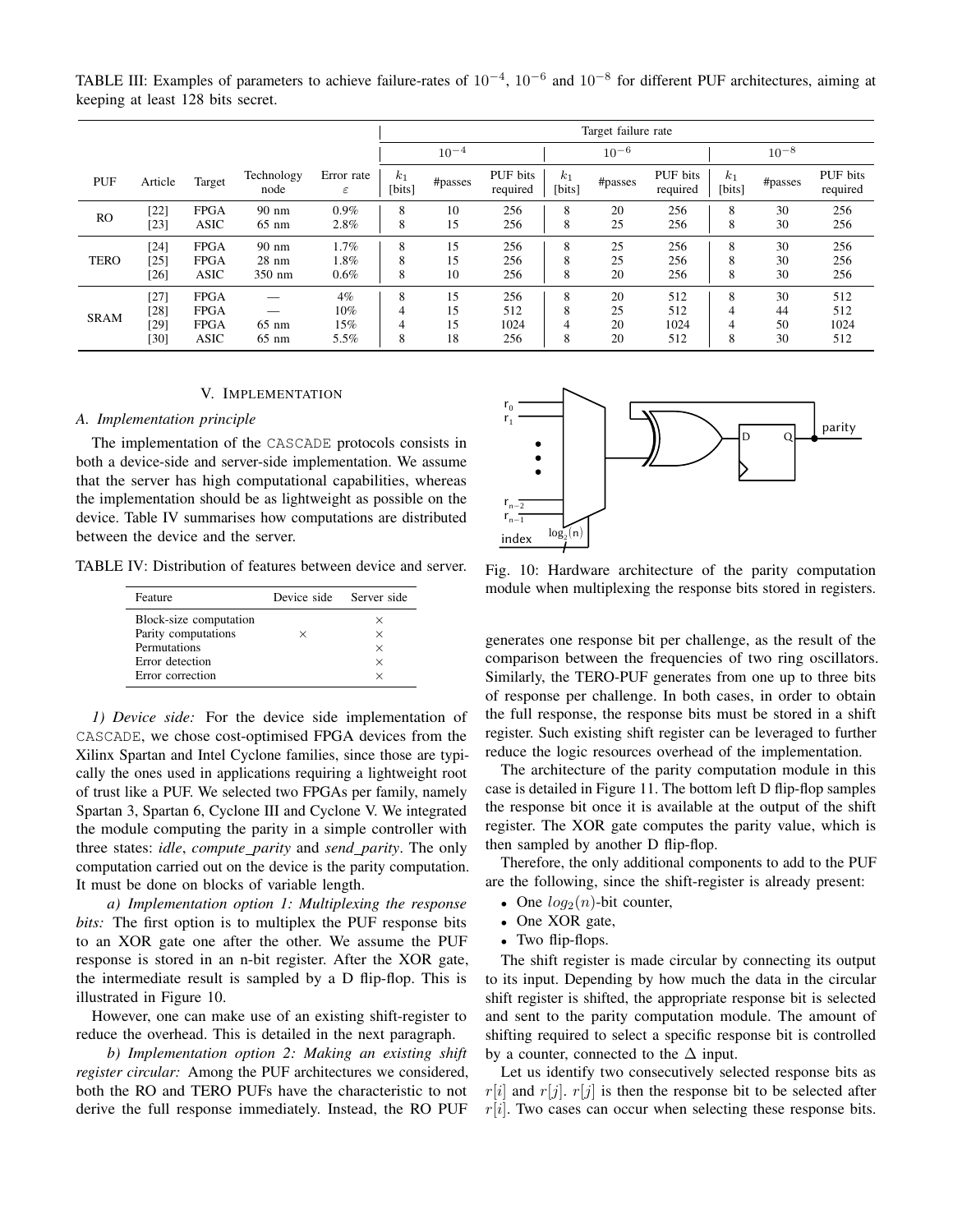<span id="page-9-0"></span>

Fig. 11: Hardware architecture of the parity computation module where an existing shift-register storing the response is reused and made circular.

- If  $j > i$ , the counter must be set to count for  $j i$  clock cycles, which is the difference of indexes.
- If  $j < i$ , the counter must be set to count for  $n + j i$ clock cycles, which is the difference of indexes when wrapping beyond the response size  $n$ .

The counter must then count for  $\Delta$  clock cycles (see Equation [\(5\)](#page-9-1)).

<span id="page-9-1"></span>
$$
\Delta = (j - i) \mod n \tag{5}
$$

Therefore, the counter must be  $log_2(n)$ -bit wide so that it can index all response bits.

*c) Implementation option 3: Storing the response in RAM:* Finally, the last implementation alternative we explored is when the response is stored in RAM. In order to store 2256, 512 and 1024-bit responses, 32x8, 64x8 and 128x8-bit RAM blocks are used respectively, and the response is split into bytes. In this case, the multiplexing capability is intrinsic to the RAM, and response bytes can be accessed directly. In order to select the response bits individually, a 8:1 multiplexer is used. When an index is sent by the server, the three least significant bits are used as a selection signal by the multiplexer, to select the response bit in the response byte. The most significant bits down to the third are used as the address signal by the RAM. The remaining part of the parity computation module is the same, comprising one D flip-flop and one XOR gate. The hardware architecture is shown in Figure [12.](#page-9-2)

*2) Server side:* All the other computations are handled by the server, where Python was used for development. The communication between the server and the device consists in a list of indexes sent by the server to the device and a parity value sent back to the server from the device. The permutations are selected by the server, and only individual indexes are transmitted to the device. Therefore, the permutation layer is entirely implemented on the server side. After the error has been located using binary search, it is corrected on the server.

<span id="page-9-2"></span>

Fig. 12: Hardware architecture of the parity computation module where the PUF response is stored in RAM

## *B. Implementation results*

*1) Logic resources:* We give the implementation results on the four FPGA targets previously considered with the same metrics: number of LUTs, number of D flip-flops, number of RAM bits and number of Slices/ALMs/LCs<sup>[2](#page-9-3)</sup>. We provide the number of Slices/ALMs/LCs as a mean of comparison with existing work, but only LUTs and D flip-flops figures should be taken into account when comparing between different families. Moreover, more recent FPGAs like Spartan 6 or Cyclone V embed LUTs with a greater number of inputs. Therefore, implementing the same logic function takes less LUTs on those. Similarly to the method used for Table [I,](#page-3-0) we only report the logic resources used by the parity computation module. Thus for implementation option 1 and 2, we do not report the registers used to store the PUF response. However, for implementation option 3, we report the RAM bits used to store the PUF response. This is shown in Table [V.](#page-10-0)

As we can see when comparing with the results obtained for existing error-correcting codes presented in Table [I,](#page-3-0) the CASCADE protocol is very lightweight.

For implementation option 1, where a multiplexer is used, most of the resources are required to implement the large n:1 multiplexer. Thus the number of LUTs required to implement it increases linearly with the response length. Even though we reported implementation results on FPGAs, we can note that such an implementation option is much more suited for ASICs. Indeed, large multiplexers are not efficiently implemented on FPGAs because there are too few D flip-flops per logic element compared to the number of LUT entries.

The second implementation option, reusing a shift register to make it circular, is much more lightweight. The main advantage here is that since the number of flip-flops required by the counter grows logarithmically with the counter size, so does the number of LUTs. Therefore, when the response length is doubled, only one extra flip-flop is needed. This implementation is suited for either ASICs or FPGAs.

Finally, the third implementation option is clearly oriented toward FPGAs. Indeed, on such devices, RAM is available and easily usable. By taking advantage of the intrinsic multiplexing capability of the RAM, the amount of logic resources required drops significantly compared to the two previous implementa-

```
<sup>2</sup>ALM: Adaptive Logic Module LC: Logic Cell
```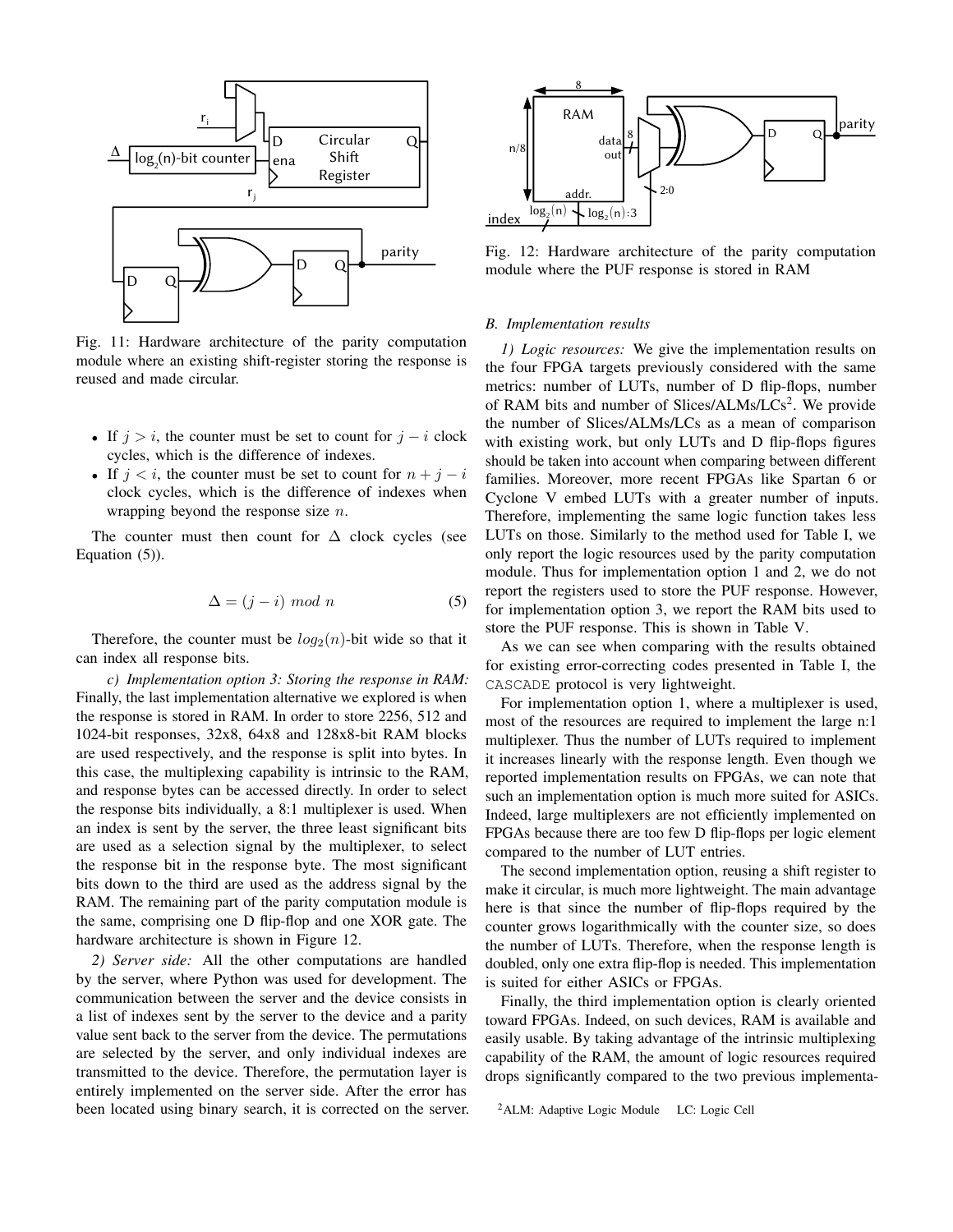<span id="page-10-0"></span>

| 256-bit response               |                                     |             |                                     |                                   |                                   |                   |                  |               |               |             |          |          |
|--------------------------------|-------------------------------------|-------------|-------------------------------------|-----------------------------------|-----------------------------------|-------------------|------------------|---------------|---------------|-------------|----------|----------|
| Target device                  | Option 1: Registers and multiplexer |             |                                     |                                   | Option 2: Circular shift register |                   |                  |               | Option 3: RAM |             |          |          |
|                                | <b>LUTs</b>                         | <b>DFFs</b> | RAM bits                            | Logic                             | <b>LUTs</b>                       | <b>DFFs</b>       | RAM bits         | Logic         | <b>LUTs</b>   | <b>DFFs</b> | RAM bits | Logic    |
| Xilinx Spartan $3^a$           | 133                                 |             | $\mathbf{0}$                        | 67 Slices                         | 26                                | 12                | $\boldsymbol{0}$ | 17 Slices     | 5             |             | 256      | 3 Slices |
| Xilinx Spartan 6 <sup>b</sup>  | 67                                  |             | $\boldsymbol{0}$                    | 19 Slices                         | 17                                | 12                | $\boldsymbol{0}$ | 7 Slices      | 3             |             | 256      | 1 Slice  |
| Intel Cyclone III <sup>a</sup> | 170                                 |             | $\mathbf{0}$                        | 170 LCs                           | 25                                | 20                | $\mathbf{0}$     | 26 LCs        | 6             | 1           | 256      | 6 LCs    |
| Intel Cyclone $V^c$            | 86                                  |             | $\mathbf{0}$                        | 46 ALMs                           | 23                                | 20                | $\mathbf{0}$     | 13 ALMs       | 4             | 1           | 256      | 3 ALMs   |
|                                |                                     |             |                                     |                                   |                                   | 512-bit response  |                  |               |               |             |          |          |
| Target device                  | Option 1: Registers and multiplexer |             |                                     | Option 2: Circular shift register |                                   |                   |                  | Option 3: RAM |               |             |          |          |
|                                | <b>LUTs</b>                         | <b>DFFs</b> | RAM bits                            | Logic                             | <b>LUTs</b>                       | <b>DFFs</b>       | RAM bits         | Logic         | LUTs          | <b>DFFs</b> | RAM bits | Logic    |
| Xilinx Spartan $3^a$           | 265                                 |             | $\mathbf{0}$                        | 133 Slices                        | 26                                | 13                | $\mathbf{0}$     | 18 Slices     | 5             | 1           | 512      | 3 Slices |
| Xilinx Spartan $6b$            | 171                                 |             | $\boldsymbol{0}$                    | 92 Slices                         | 25                                | 13                | $\mathbf{0}$     | 11 Slices     | 3             | 1           | 512      | 1 Slice  |
| Intel Cyclone III <sup>a</sup> | 342                                 |             | $\mathbf{0}$                        | 342 LCs                           | 28                                | 22                | $\mathbf{0}$     | $29$ LCs      | 6             | 1           | 512      | 6 LCs    |
| Intel Cyclone V <sup>c</sup>   | 171                                 |             | $\mathbf{0}$                        | 87 ALMs                           | 26                                | 22                | $\mathbf{0}$     | 14 ALMs       | 4             |             | 512      | 3 ALMs   |
|                                |                                     |             |                                     |                                   |                                   | 1024-bit response |                  |               |               |             |          |          |
| Target device                  |                                     |             | Option 1: Registers and multiplexer |                                   | Option 2: Circular shift register |                   |                  |               | Option 3: RAM |             |          |          |
|                                | <b>LUTs</b>                         | <b>DFFs</b> | RAM bits                            | Logic                             | <b>LUTs</b>                       | <b>DFFs</b>       | RAM bits         | Logic         | <b>LUTs</b>   | <b>DFFs</b> | RAM bits | Logic    |
| Xilinx Spartan $3^a$           | 529                                 |             | $\mathbf{0}$                        | 265 Slices                        | 28                                | 14                | $\mathbf{0}$     | 18 Slices     | 5             | 1           | 1024     | 3 Slices |
| Xilinx Spartan $6b$            | 341                                 |             | $\boldsymbol{0}$                    | 182 Slices                        | 27                                | 14                | $\boldsymbol{0}$ | 10 Slices     | 3             | 1           | 1024     | 1 Slice  |
| Intel Cyclone III <sup>a</sup> | 683                                 |             | $\mathbf{0}$                        | 683 LCs                           | 30                                | 24                | $\mathbf{0}$     | 31 LCs        | 6             | 1           | 1024     | 6 LCs    |
| Intel Cyclone V <sup>c</sup>   | 342                                 |             | $\boldsymbol{0}$                    | 176 ALMs                          | 28                                | 24                | $\boldsymbol{0}$ | 15 ALMs       | 4             |             | 1024     | 3 ALMs   |
|                                |                                     |             |                                     |                                   |                                   |                   |                  |               |               |             |          |          |

 $a$  4-input LUTs

 $<sup>b</sup>$  6-input LUTs</sup>

 $c$  7-input LUTs

TABLE V: Logic resources required for three implementation options of the parity computation module and three response sizes.

tion options presented. Moreover, since the 8:1 multiplexer only selects one specific bit in the response byte, its size remains constant when the length of the response increases. Since the RAM is used to store the PUF response, the number of RAM bits required grows linearly with the response length. With implementation figures between 3 and 6 LUTs and 1 D flip-flop, this FPGA implementation of the CASCADE protocol using RAM is by far the most lightweight error-correction module to date.

*2) Execution Time:* Another criterion used to evaluate the different error-correcting codes is their execution time. We give the execution times in number of clock cycles to be device-independent. Implementation options 1 and 3 have an identical way of selecting the PUF bits, therefore they have the same execution time. Implementation option 2 on the other hand has a longer execution time since it requires to shift the circular shift register to select the appropriate response bit. The execution time of the protocol can be split into a fixed and a variable portion. The fixed portion includes the parity computations aimed at detecting the errors, which are executed after the scrambling step of each pass. The variable portion is related to the execution of the CONFIRM method. If the errors are detected in the initial passes, then the CONFIRM method will be applied to small blocks. On the other hand, if errors remain until the last passes, correcting them means CONFIRM will have to be executed on large blocks. The larger

the blocks, the longer the parity computations. This is detailed in the following paragraphs.

*a) Implementation options 1 & 3:* These two implementations multiplex the response bits directly, in one clock cycle. In this case, accessing the response bits has  $\mathcal{O}(1)$  time complexity for an n-bit response.

Computing the parities for all the blocks of an  $n$ -bit response requires n clock cycles with the module shown in Figure [10.](#page-8-3) The number of clock cycles required for parity computations when executing the CONFIRM method on a  $t$ -bit block is given by Equation [\(6\)](#page-10-1). This corresponds to computing parities on blocks of sizes starting at  $t/2$  bits down to 1 bit.

<span id="page-10-1"></span>
$$
\sum_{i=1}^{\log_2(t)} \frac{t}{2^i} = t - 1
$$
 (6)

Let us consider the previous case of a 256-bit response and a 2% error-rate. On average, five bits are flipping. We assume the protocol starts with 32-bit blocks and runs for 15 passes. We distinguish two border cases. The actual execution time of one execution of the protocol lies between those two cases.

In the best case, the errors are corrected as soon as possible. The binary search is conducted on smaller blocks and is shorter. The five errors are corrected in the first pass. Therefore, the device-side execution time is:

$$
256 \times 15 + 5 \times (32 - 1) = 3,995
$$
 clock cycles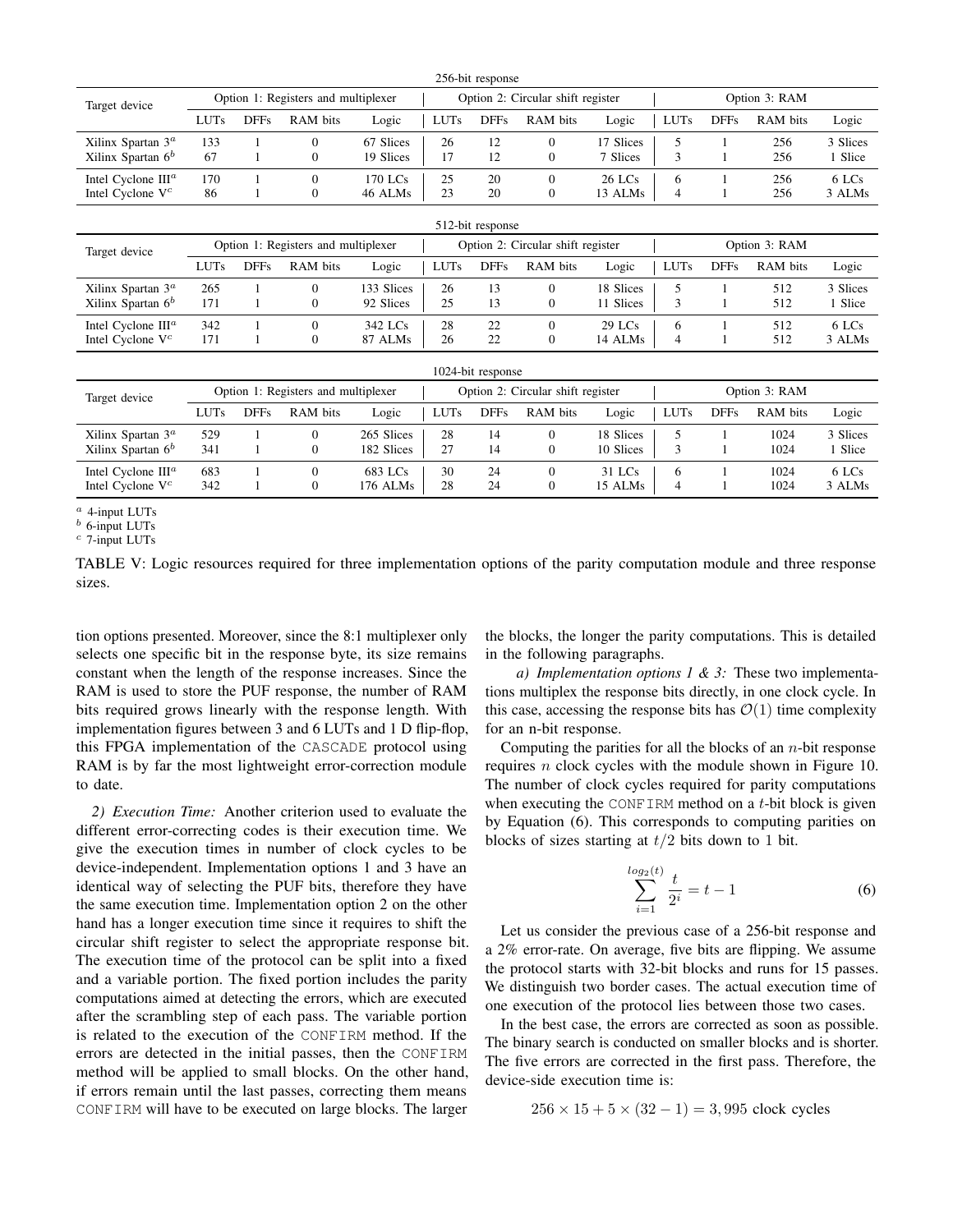In the worst case, there are more than five errors. For example, let us assume that 15 bits are faulty. This occurs with a probability of  $2.10^{-4}$  Moreover, since we are in the worst case scenario, the errors are corrected as late as possible. The binary search is then conducted on larger blocks and is longer. The errors are corrected in the last passes.

In this case, the execution time is:

$$
256 \times 15 + 15 \times (128 - 1) = 5,745
$$
 clock cycles

*b) Implementation option 2:* In order to select a response bit, the circular shift register must be shifted by an amount  $\delta$ , with  $\delta \in [1; n-1]$ . On average, reaching the next response bit requires  $n/2$  shifts. Therefore, accessing the response bits has  $\mathcal{O}(n)$  time complexity for an n-bit response.

Therefore, computing the parity on a t-bit block taken out of an *n*-bit response is done in  $(t.n)/2$  clock cycles on average. Since there are  $n/t$  of these blocks in the response, computing the parity of all the blocks of an *n*-bit response requires  $n^2/2$ clock cycles on average. This is much longer than with the other options, for which only n clock cycles are necessary.

The other step which increases in execution time with this implementation is the CONFIRM method. The number of clock cycles required to execute the CONFIRM method on a t-bit block is given in Equation [\(7\)](#page-11-1).

<span id="page-11-1"></span>
$$
\sum_{i=1}^{\log_2(t)} \frac{t \cdot \frac{n}{2}}{2^i} = \frac{n \cdot (t-1)}{2} \tag{7}
$$

We need to consider the best and worst case for the CONFIRM method. A 256-bit response with a 2% error rate is studied, with five bits flipping on average. We assume the protocol starts with 32-bit blocks and runs for 15 passes.

In the best case, the errors are corrected as early as possible, in the first pass where blocks are 32 bits long. Therefore, the associated device-side execution time is:

$$
\frac{256^2}{2} \times 15 + 5 \times \frac{256 \times (32 - 1)}{2} = 511,360
$$
 clock cycles

In the worst case, the errors are corrected as late as possible, when the blocks are 128 bits long. Moreover, there are 15 of them instead of 5. In this case, the execution time is:

$$
\frac{256^2}{2} \times 15 + 15 \times \frac{256 \times (128 - 1)}{2} = 735,360
$$
 clock cycles

*c) Comparison to existing codes:* Table [VI](#page-11-2) gives a comparison with existing error-correcting codes in terms of execution time. We considered two corner cases for CASCADE. First, the protocol was executed on a 256-bit response with a 1% error rate. The errors were corrected as early as possible, making it the best case scenario. In the worst case, we considered a 1024-bit response with  $\varepsilon = 15\%$ , in which the errors were corrected as late as possible.

The execution time of the CASCADE protocol is very dependent on the size of the response to correct. It also depends on the error rate, since the error-correction steps achieved by the CONFIRM method are also a source of execution time. Depending on when the errors are corrected, the execution time also varies to a great extent.

Implementation options 1 and 3 have execution times between 4,000 and 200,000 clock cycles. This is comparable to the range observed for existing codes, between 1,210 and 108,000 clock cycles. However, when implementation option 2 is selected, the execution time increases dramatically. This is compliant with the  $\mathcal{O}(n)$  time complexity. Therefore, for high error-rates, options 1 and 3 should be preferred.

<span id="page-11-2"></span>TABLE VI: Execution Time in clock cycles of different codes with different constructions.

| Article                     | Construction and $code(s)$                                                                                                          | Execution<br>time (cycles) |
|-----------------------------|-------------------------------------------------------------------------------------------------------------------------------------|----------------------------|
| [1]                         | Concatenated:<br>Repetition $(7, 1, 3)$<br>and BCH (318, 174, 17)                                                                   | 50,831                     |
| $\lceil 2 \rceil$           | Complementary IBS<br>with Reed-Muller $(2, 6)$                                                                                      |                            |
| $\lceil 3 \rceil$           | Reed-Muller (4, 7)                                                                                                                  | 108,000                    |
| [6]                         | BCH (255, 21, 55)                                                                                                                   |                            |
| [16]                        | Reed-Muller $(2, 6)$                                                                                                                | 10,298                     |
| $[17]$                      | Concatenated:<br>Repetition $(5, 1, 5)$<br>and Reed-Muller $(1, 6)$                                                                 | 6,505                      |
| $[17]$                      | Concatenated:<br>Repetition (11, 1, 11)<br>Golay $G_{24}(24, 13, 7)$                                                                | 1,210                      |
| [18]                        | Differential Sequence Coding                                                                                                        | 29,243                     |
| CASCADE<br>options<br>1 & 3 | on 256-bit responses and $\varepsilon = 1\%$ ,<br>15 passes, starting with 32-bit blocks<br>(errors corrected as early as possible) | 3,933                      |
| CASCADE<br>options<br>1 & 3 | on 1024-bit responses and $\varepsilon = 15\%$ ,<br>45 passes, starting with 4-bit blocks<br>(errors corrected as late as possible) | 203,622                    |
| CASCADE<br>option 2         | on 256-bit responses and $\varepsilon = 1\%$ ,<br>15 passes, starting with 32-bit blocks<br>(errors corrected as early as possible) | 503,424                    |

On the implementation side, we can note that the logic function is very simple here, and has a very short critical path. A higher clock frequency than the one used by the other logic of the circuit could then be used to reduce the delay required by the CASCADE protocol.

Due to the great interactivity of the CASCADE protocol, the main execution time bottleneck is the communication between the device and the server. It can be order of magnitude slower that intra-device communication. Thus the associated execution time depends to a great extent on the target platform.

#### VI. DISCUSSION

# <span id="page-11-0"></span>*A. Privacy amplification*

For this analysis, we assume to be in the random oracle model. The number of bits leaked during the error correction step can be estimated. However, the remaining entropy is not only concentrated in the non-leaked bits. Instead, it is evenly spread over all the bits of the response. Moreover, the initial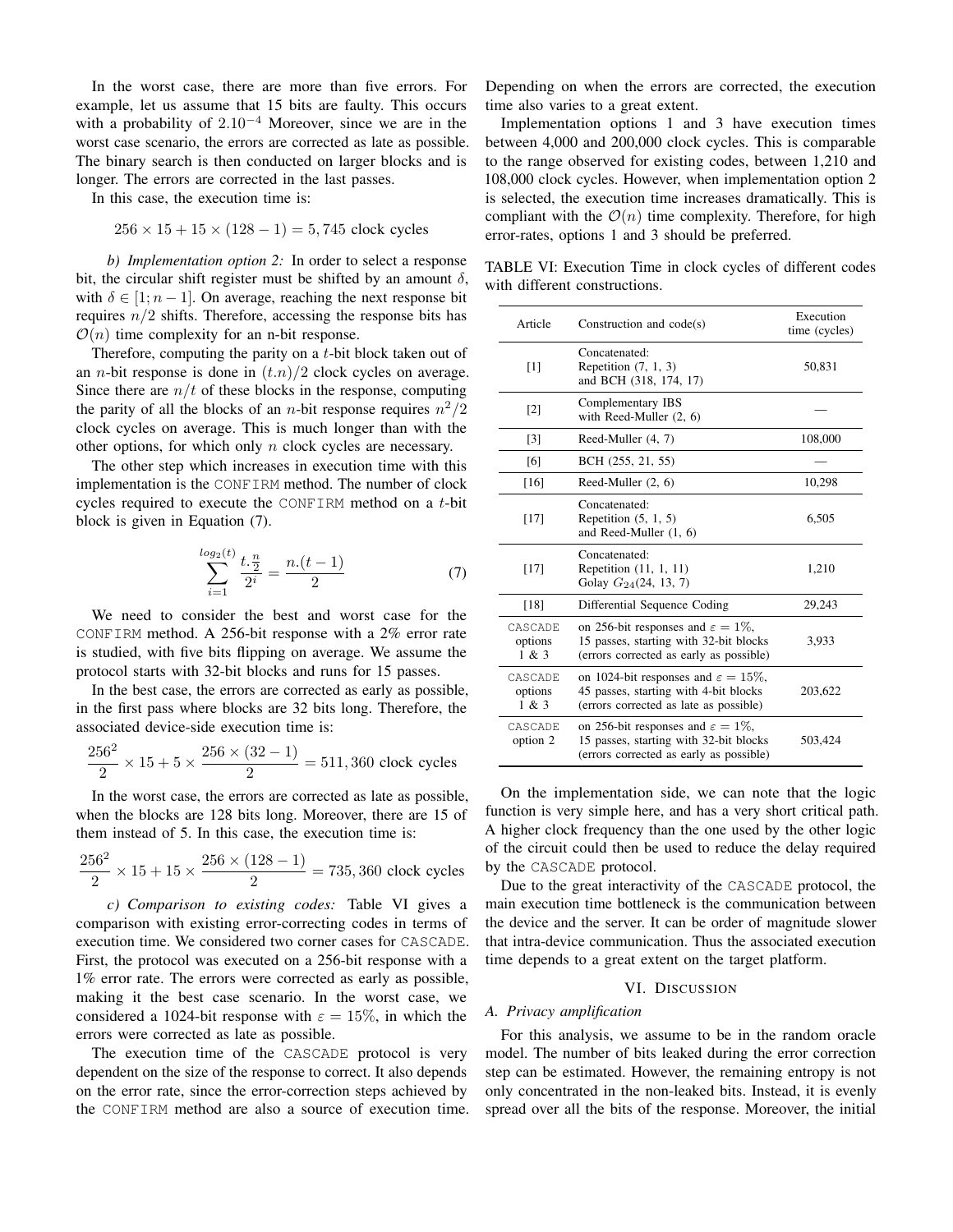responses usually have poor statistical properties, such as not being independent and identically distributed. The next step is thus to shorten the response in order to get all the bits with maximum entropy. This is called *privacy amplification*. In practise, a cryptographic hash function is used, and is assumed to behave as a random oracle [\[32\]](#page-14-31). Figure [13](#page-12-0) shows how the number of bits varies at different steps.

<span id="page-12-0"></span>

Fig. 13: Changes in the number of bits in the response at different steps.

After key reconciliation, t bits are leaked. Therefore, the hash function used for privacy amplification should have an output of size inferior or equal to  $(n - t)$  bits so that all the output bits have maximum entropy. A lightweight hash function can be used to achieve privacy amplification with low area penalty. SPONGENT [\[33\]](#page-14-32) was used in [\[1\]](#page-14-0), and requires only 22 Slices on a Xilinx Spartan 6 FPGA for the 128-bit output block option. An alternative is to implement Toeplitz hashing [\[34\]](#page-14-33), which was chosen in [\[35\]](#page-14-34). Based on an LFSR, this construction occupies 59 Slices on a Xilinx Spartan 3 FPGA. Other low-area hash functions can be found on the SHA-[3](#page-12-1) webpage, in the "low-area implementations" section<sup>3</sup>.

# *B. Replacing parity check with hashing*

Some works [\[36\]](#page-14-35), [\[37\]](#page-14-36) suggested using a hash function instead of a parity check to detect the errors in corresponding response blocks. This would enable detection of two errors in the same block, which is not possible using the simple parity check. However, this error detection method cannot be used with small blocks. For example, if the CASCADE protocol starts with 8-bit blocks, then an attacker can pre-compute a  $2<sup>8</sup>$ -bit look-up table containing the hashes if the hash function is public. By observing the successive hash values sent by the device, the attacker could easily recover the PUF response.

#### *C. Security analysis*

In this section, we assume again that the PUF responses have full entropy.

*1) Brute force attack:* By observing the indexes sent to the PUF and the associated parity value that it returns, an attacker can build a system of linear equations describing the parity relations between the indexes. This system can then be solved to obtain the PUF response by Gaussian elimination. However, the system of linear equations does not fully specify the values of the variables, and multiple responses can satisfy these equations. Therefore, an attacker would have to exhaustively explore the remaining space until the correct response is revealed.

Assuming  $t$  parity bits have been leaked during the protocol execution on *n*-bit responses,  $2^{n-t}$  possible responses are still to explore for the attacker. Therefore, after executing the CASCADE protocol, taking the conservative estimation that one bit of information is leaked every time a parity value is sent, the security level drops from  $2^n$  to  $2^{n-t}$ . As detailed before, it is up to the PUF designer to tune the protocol parameters so that  $t$  remains as low as possible in order to limit the leakage.

*2) Device impersonation: chosen parity values scenario:* An attacker could impersonate the PUF and return parity values of his choice to the server, with the aim of setting the reference response  $r_0$  to a chosen value. This corresponds to a *chosen parity values* scenario. We propose the following counter-measure to address this threat.

*a) Counter-measure:* Device impersonation is thwarted by limiting the number of modifiable bits on the server side. Since response bits have probability  $\varepsilon$  of flipping, the total number of bits that flipped in a  $n$ -bit response follows the binomial distribution  $\mathcal{B}(n, \varepsilon)$ . We chose to allow up to m bits to be modified.  $m$  was chosen so that the probability that  $m$ bits flip is lower than the expected failure rate. For example, for a 256-bit response and a 2% error rate, if a failure rate of  $10^{-6}$  is specified, then we search for the number of bits flipping m such that  $Pr(X = m) < 10^{-6}$ . Therefore, the maximum number of bit modifications we would allow for on the server side in this configuration is  $m = 20$ .

The general value for the number of modifiable bits  $m$  on the server side with respect to the failure rate  $f$  is given in Equation [\(8\)](#page-12-2), where  $X$  is the number of bits modified by executing the CASCADE protocol.

<span id="page-12-2"></span>
$$
m: P(X = m) < f \tag{8}
$$

Beyond this limit, the probability that an attacker is trying to modify the response is higher than the failure rate of the protocol. Thus further modifications are not allowed and the protocol is stopped.

*3) Server impersonation: chosen indexes scenario:* Following our use case, the main threat here is server impersonation. Indeed, this would allow an attacker to unlock an IC by sending the activation word encrypted with a chosen PUF response. In order to do so, an attacker must construct a PUF response. He can choose the indexes sent to the PUF, and obtain the associated parity values. This corresponds to a *chosen indexes* scenario. The point here is to obtain a sufficient number of parity relations between the PUF bits, to forge a PUF response.

Considering a set of parity relations as a sufficiently determined system of equations over  $GF(2)$ , Gaussian elimination can be used to recover the PUF response bits. However, this requires the attacker to be able to build a sufficiently determined system of equations. Therefore, we propose the two following counter-measures against server impersonation. In addition, deterministic scrambling, presented in Subsection [VI-D,](#page-13-0) demonstrates another way to avoid server impersonation.

*a) Counter-measure 1:* This countermeasure comes in two aspects. The point is to prevent the attacker from building a sufficiently determined system of equations. First, a hard limit is set on the device-side for the number of parity values

<span id="page-12-1"></span><sup>&</sup>lt;sup>3</sup>[http://ehash.iaik.tugraz.at/wiki/SHA-3](http://ehash.iaik.tugraz.at/wiki/SHA-3_Hardware_Implementations)\_Hardware\_Implementations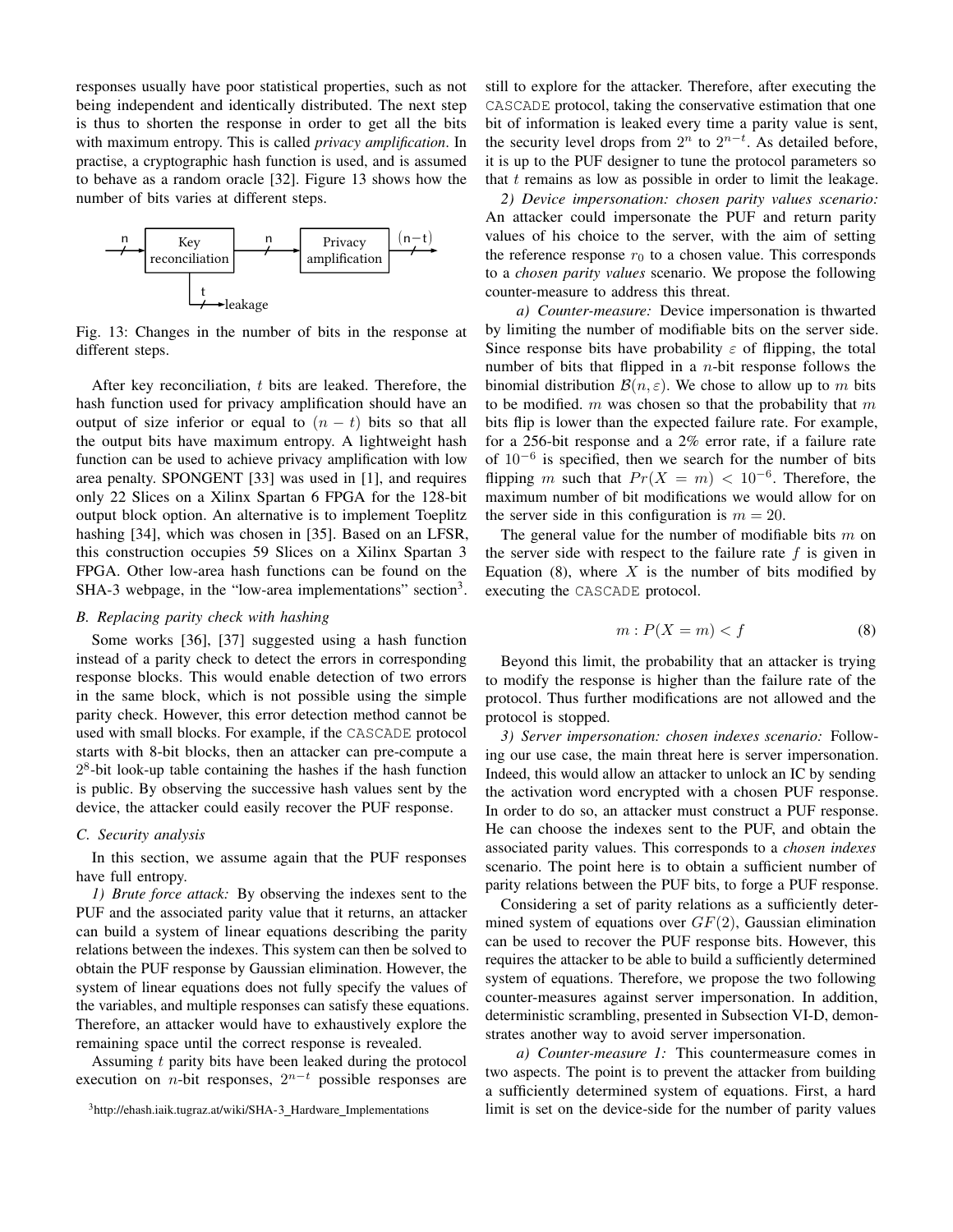which can be sent when the protocol is executed. By setting it at the security requirement, 128-bit in our case, the designer can be sure that at least 128 bits are kept secret. However, this can be circumvented by resetting the device and executing the CASCADE protocol multiple times, to obtain more linear equations. Therefore, we propose to add an extra countermeasure.

*b) Counter-measure 2:* At the beginning of each execution of the CASCADE protocol, a new PUF response must be requested. By doing so, the attacker can obtain more parity relations between the PUF response bits. However, since a new response has been generated, some bits might have flipped to an erroneous value or flipped back to a correct value with respect to the reference response  $r_0$ . Therefore, the parity relations do not correspond to the same PUF response, and cannot be used to forge a response by Gaussian elimination. This problem is similar to the *Learning parities with noise* problem, which is considered a hard problem and has been used as the hardness assumption in constructing cryptographic schemes [\[38\]](#page-14-37). Learning parities with noise is equivalent in complexity to decoding from a random linear code [\[39\]](#page-14-38), which is known to be an NP-hard problem. Proving rigorously the equivalence between LPN and the case we study here requires further investigation.

*4) Single index request:* By challenging the system with only one index  $i$ , an attacker could obtain the value of the PUF response at index i. Doing so sequentially for all indexes would allow the attacker to recover the whole response. A simple and not costly secure controller should thus be implemented in the system to avoid this type of manipulation. For example, single index requests can be counted and not allowed anymore once a specific threshold is reached. Indeed, knowing the error-rate, one can fix a threshold on the number of faulty bits. Above this threshold, single index requests are not allowed anymore. It prevents an attacker from recovering the entire response. Such a counter is very lightweight. Determining the size of the counter can be done using Equation [\(8\)](#page-12-2). For the example given above, counting up to  $m = 20$  requires only 5 extra D flip-flops. All those counter-measures are fully compatible with the industrial use case we consider here.

*5) Helper data manipulation:* Recent works highlight the fact that helper data can be manipulated [\[40\]](#page-14-39). Since the CASCADE protocol only requires exchanging simple parity values, manipulation is not a threat and is handled like impersonation.

## <span id="page-13-0"></span>*D. Deterministic scrambling*

The first step of the key reconciliation protocol is scrambling. Depending on the PUF architecture used, characterisation can be done right after the PUF is implemented on the device. This will detect which bits of the response are the most unstable, i.e. the ones whose value is the most likely to change over time [\[41\]](#page-14-40). At that point, the chosen permutation can assign one unstable bit per response block, so that the potential errors are easily detected and corrected in the first passes of the CASCADE protocol.

Another point of using deterministic scrambling is to thwart attacks which aim at fully determining the system of parity equations in order to solve it and recover the response, *i.e.* server impersonation. This could be achieved for example by executing the CASCADE protocol on the same circuit multiple times, since random permutations are normally used. If deterministic scrambling is used instead, the same fixed set of permutations is used for all protocol executions. Therefore, running the protocol multiple times does not help an attacker in building a sufficiently determined system of parity equations, hence avoiding the previously described threat.

## *E. Dynamic parameterisability*

Tables [III](#page-8-1) gives the parameters of the CASCADE protocol for several error-rates and failure rates. However, those parameters are not set in stone and can be modified later. This can be necessary if the error rate increases under poor environmental conditions. The server can then increase the number of passes or start the protocol with smaller blocks, so that more errors are detected. This must be taken into consideration when choosing the nominal parameters, so that these modifications do not lower the security level too much. This is visible in Table [III,](#page-8-1) in the SRAM row: starting with 8-bit blocks can correct the errors when  $\varepsilon = 5.5\%$  or  $\varepsilon = 10\%$  depending on the number of passes, 20 or 25. Hence if the PUF is expected to exhibit an error rate of 5% but it increases to 10% later, the number of passes can be changed to handle it.

# VII. CONCLUSION

This article proposes to use key reconciliation protocols for error correction of PUF responses. We show that this interactive method is efficient at reaching very low failure rates while requiring less bits from the PUF than existing errorcorrecting codes. Although it incurs significant communication compared to existing error-correcting codes, its main advantage is requiring very low area overhead on the device and small execution time for the computations. Another advantage of this solution is its great flexibility. Parameters can be easily tuned to the design constraints. This makes it a suitable option for resource constrained applications, which are the ones targeted by PUFs in the first place. Our work clearly points toward using silicon PUFs and key reconciliation protocols in an industrial context for intellectual property protection and authentication of ICs.

#### ACKNOWLEDGEMENTS

The work presented in this paper was realised in the frame of the SALWARE project number ANR-13-JS03-0003 supported by the French "*Agence Nationale de la Recherche*" and by the French "*Fondation de Recherche pour l'Aeronautique et ´ l'Espace*", funding for this project was also provided by a grant from "*La Région Rhône-Alpes*".

This work has also received funding from the European Union's Horizon 2020 research and innovation programme in the framework of the project HECTOR (Hardware Enabled Crypto and Randomness) under grant agreement No 644052.